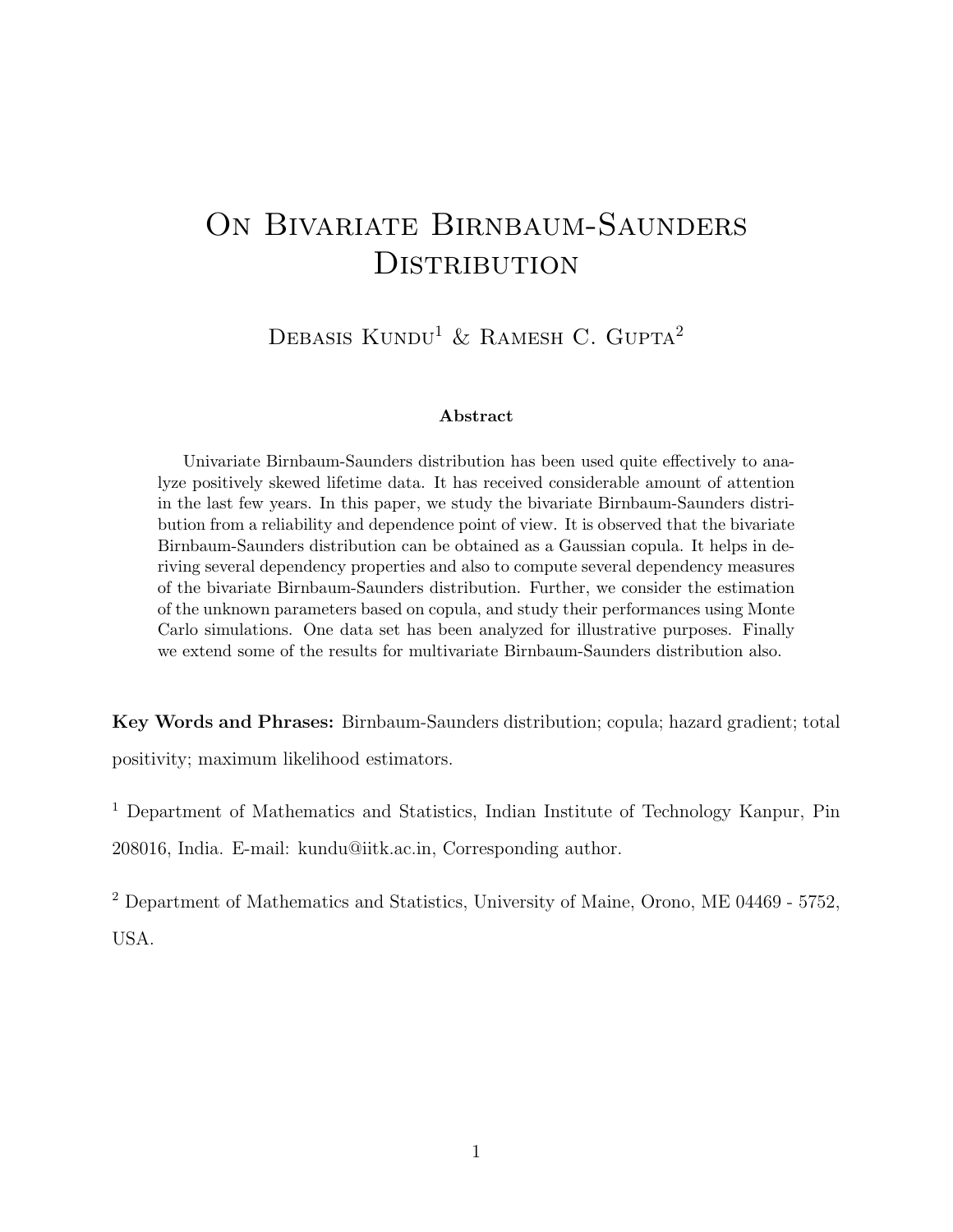### 1 INTRODUCTION

Birnbaum and Saunders (1969) proposed a two-parameter lifetime distribution for fatigue failure caused by cyclic loading. It was also assumed that the failure is due to development and growth of a dominant crack. Desmond (1985) later strengthened the physical justification for the use of this distribution by relaxing the assumption made by Birnbaum and Saunders (1969). Desmond (1986) also established the relationship between a Birnbaum-Saunders distribution and an inverse Gaussian distribution. Since the introduction of the model, considerable amount of work has been done related to different developments of the model, and for some recent work readers are referred to Chang and Tang (1993, 1994), Dupuis and Mills (1998), Rieck (1995, 1999), Ng et al. (2003, 2006), Zhang et al. (2016). An excellent exposition on Birnbaum-Saunders distribution can be found in Johnson et al. (1995).

The cumulative distribution function (CDF) of a two-parameter Birnbaum-Saunders random variable  $T$ , can be written as

$$
F_T(t; \alpha, \beta) = \Phi(a(t; \alpha, \beta)); \quad t > 0,
$$
\n<sup>(1)</sup>

where  $\Phi(\cdot)$  is the CDF of a standard normal distribution function,  $\alpha > 0$ ,  $\beta > 0$ , and

$$
a(t; \alpha, \beta) = \frac{1}{\alpha} \left( \sqrt{\frac{t}{\beta}} - \sqrt{\frac{\beta}{t}} \right).
$$
 (2)

The corresponding probability density function (PDF) becomes;

$$
f_T(t; \alpha, \beta) = \phi(a(t; \alpha, \beta))A(t; \alpha, \beta), \qquad (3)
$$

where

$$
A(t; \alpha, \beta) = \frac{d}{dt} a(t; \alpha, \beta) = \frac{1}{2\alpha\beta} \left\{ \left(\frac{\beta}{t}\right)^{1/2} + \left(\frac{\beta}{t}\right)^{3/2} \right\} = \frac{t + \beta}{2\alpha\sqrt{\beta}t^{3/2}}.
$$
 (4)

Here the parameters  $\alpha$  and  $\beta$  are the shape and scale parameters, respectively. From now on a Birnbaum-Saunders distribution with parameters  $\alpha$  and  $\beta$  will be denoted by  $BS(\alpha, \beta)$ .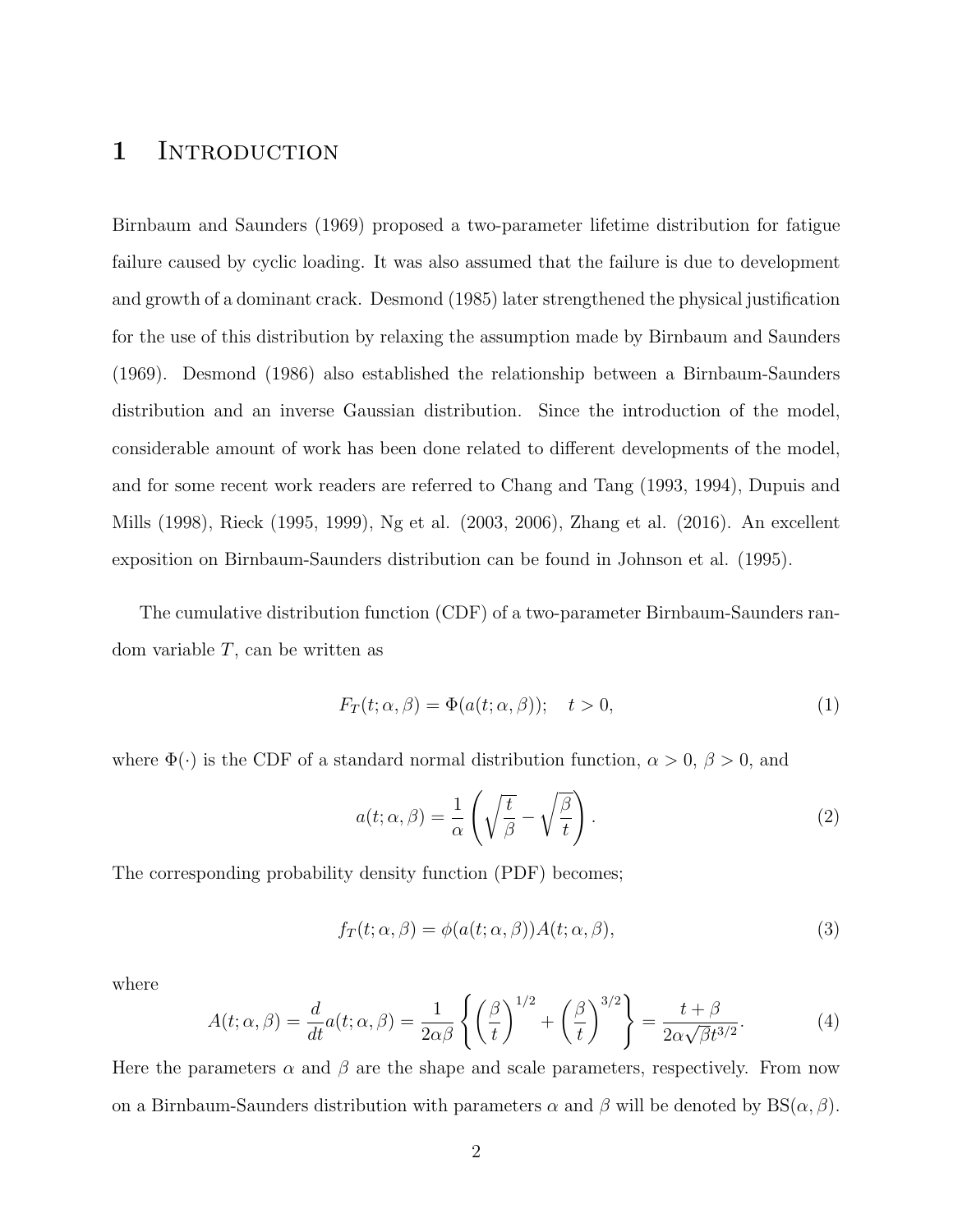It is known that the PDF of a Birnbaum-Saunders distribution is unimodal, and the hazard function is also unimodal, see for example Gupta and Akman (1995) or Kundu et al. (2008). It can be easily seen that if we make the transformation

$$
X = a(T; \alpha, \beta),\tag{5}
$$

where  $a(\cdot; \cdot, \cdot)$  is same as defined in (2), then X is normally distributed with mean zero and variance one.

Recently, Kundu et al. (2010) introduced a bivariate Birnbaum-Saunders (BVBS) distribution with five parameters by using the same monotone transformation as the univariate Birnbaum-Saunders distribution. They discussed different properties of the bivariate Birnbaum-Saunders distribution, and provided several inferential issues. The main aim of this paper is to re-visit bivariate Birnbaum-Saunders distribution and discuss several new properties. It is further observed that the bivariate Birnbaum- Saunders distribution can be obtained from a Gaussian copula with Birnbaum-Saunders marginals. We explore different dependency properties based on the copula structure and also strengthen some of the existing results. We obtain different dependency measures also. We provide a new two-step estimation procedure based on the copula structure and derive the asymptotic properties of these estimators. Extensive simulations are performed to see the effectiveness of the proposed method, and it is observed that the performances of the proposed estimators are quite comparable with the corresponding maximum likelihood estimators. Further, we provide the analysis of a real data set for illustrative purposes. Finally we extend some of the results to the multivariate case also.

Rest of the paper is organized as follows. In Section 2, we provide some new properties of a bivariate Gaussian copula. Different properties of a BVBS distribution are derived in Section 3. Two-step estimation procedure based on copula are provided in Section 4. Simulation results and data analysis are presented in Section 5. Multivariate Birnbaum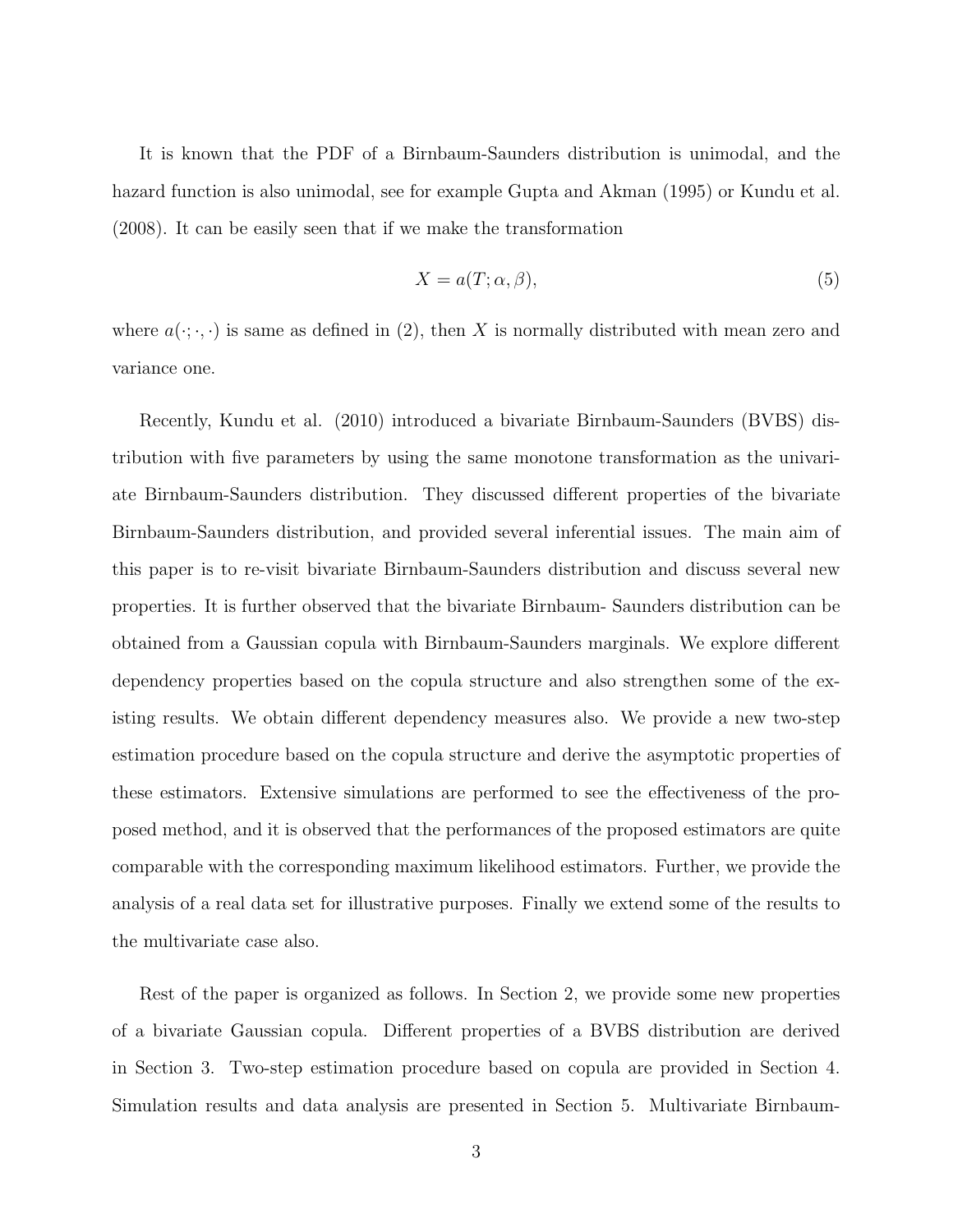Saunders distribution has been considered in Section 6, and finally we conclude the paper in Section 7.

### 2 Bivariate Gaussian Copula

To every bivariate distribution function  $F_{X_1,X_2}(\cdot,\cdot)$ , with continuous marginals,  $F_{X_1}(\cdot)$  and  $F_{X_2}(\cdot)$ , corresponds a unique function  $C : [0,1] \times [0,1] \rightarrow [0,1]$ , called a copula such that

$$
F_{X_1,X_2}(x_1,x_2) = C(F_{X_1}(x_1), F_{X_2}(x_2)); \quad (x_1,x_2) \in (-\infty, \infty) \times (-\infty, \infty). \tag{6}
$$

Conversely, it is possible to construct a bivariate distribution function having the desired marginal distribution functions and a chosen dependence structure, *i.e.* copula. We have the following relation

$$
C(u, v) = F_{X_1, X_2}(F_{X_1}^{-1}(u), F_{X_2}^{-1}(v)).
$$
\n<sup>(7)</sup>

The bivariate Gaussian copula is defined as follows;

$$
C_G(u,v) = \int_{-\infty}^{\Phi^{-1}(u)} \int_{-\infty}^{\Phi^{-1}(v)} \phi_2(x,y;\rho) dx dy = \Phi_2(\Phi^{-1}(u), \Phi^{-1}(v); \rho).
$$
 (8)

Here  $\phi(\cdot)$ ,  $\Phi(\cdot)$  and  $\Phi_2(\cdot)$  are same as defined before.

The bivariate Gaussian copula density can be obtained as

$$
c_G(u, v; \rho) = \frac{\partial^2}{\partial u \partial v} C_G(u, v; \rho) = \frac{\phi_2(\Phi^{-1}(u), \Phi^{-1}(v); \rho)}{\phi(\Phi^{-1}(u))\phi(\Phi^{-1}(v))}
$$
(9)

$$
= \frac{1}{\sqrt{1-\rho^2}} \exp\left(\frac{2\rho\Phi^{-1}(u)\Phi^{-1}(v) - \rho^2(\Phi^{-1}(u)^2 + \Phi^{-1}(v)^2)}{2(1-\rho^2)}\right). \tag{10}
$$

It may be noted that the bivariate Gaussian copula cannot be obtained in explicit form, it has to computed numerically. To compute bivariate Gaussian copula one needs to compute  $\Phi^{-1}(\cdot)$ , and several very well known approximation exist which can be used quite effectively for computational purposes.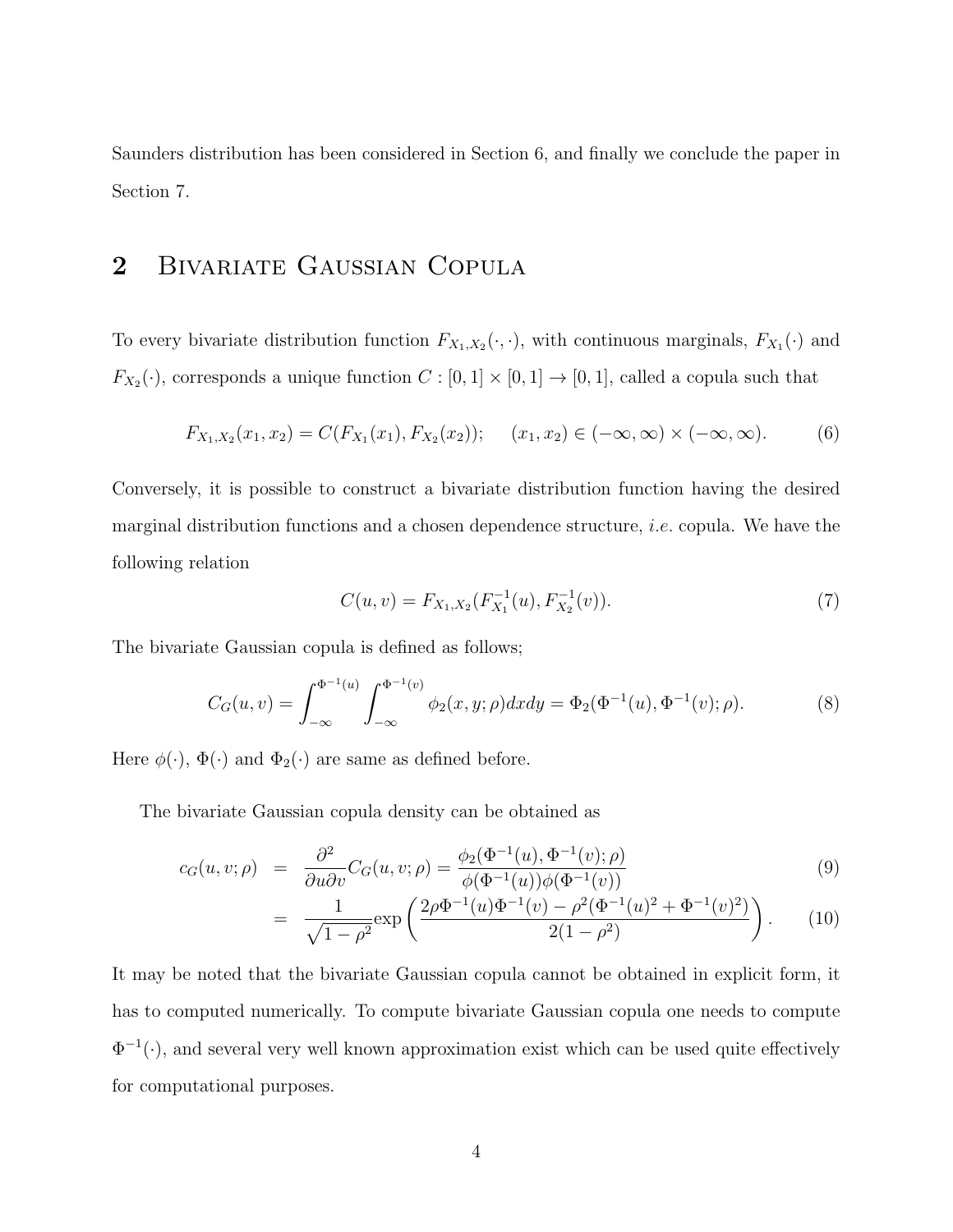We recall that a non-negative function g defined in  $\mathbb{R}^2$  is total positivity of order two, abbreviated by TP<sub>2</sub> if for all  $x_1 < x_2, y_1 < y_2$ , with  $x, y \in \mathbb{R}$ 

$$
g(x_1, y_1)g(x_2, y_2) \ge g(x_2, y_1)g(x_1, y_2). \tag{11}
$$

If the equality (11) is reversed, it is called reverse rule of order two  $(RR_2)$ .

The following result will be useful for future development, and it may have some independent interest also.

RESULT 1: The Gaussian copula density is (a)  $TP_2$  for  $0 < \rho < 1$ , (b) RR<sub>2</sub> if  $-1 < \rho < 0$ .

PROOF: To prove (a), we need to show that for all  $a_1, a_2, b_1, b_2 \in \mathbb{R}$ , if  $0 < a_1 < a_2 < 1$ , and  $0 < b_1 < b_2 < 1$ , then for  $0 < \rho < 1$ ,

$$
c_G(a_1, b_1; \rho)c_G(a_2, b_2; \rho) \ge c_G(a_2, b_1; \rho)c_G(a_1, b_2; \rho). \tag{12}
$$

Proving (12) is equivalent to proving that for all  $-\infty < x_1 < x_2 < \infty$ ,  $-\infty < y_1 < y_2 < \infty$ 

$$
\phi_2(a_1, b_1; \rho)\phi_2(a_2, b_2; \rho) \ge \phi_2(a_2, b_1; \rho)\phi_2(a_1, b_2; \rho). \tag{13}
$$

Now considering all possible six cases, namely (i)  $x_1 < x_2 < y_1 < y_2$ , (ii)  $x_1 < y_1 < x_2 < y_2$ , (iii)  $x_1 < y_1 < y_2 < x_2$ , (iv) $y_1 < x_1 < x_2 < y_2$ , (v)  $y_1 < x_1 < y_2 < x_2$ , (vi)  $y_1 < y_2 < x_1 < x_2$ (13) can be easily verified for  $0 < \rho < 1$ . Similarly, (b) can be easily obtained along the same line. П

### 3 DIFFERENT PROPERTIES OF A BVBS DISTRIBUTION

The random vector  $(T_1, T_2)^T$  is said to have a BVBS distribution, if the joint CDF of  $(T_1, T_2)^T$ is of the form;

$$
F_{T_1,T_2}(t_1,t_2) = P(T_1 \le t_1, T_2 \le t_2) = \Phi_2(a(t_1;\alpha_1,\beta_1), a(t_2;\alpha_2,\beta_2); \rho); \quad t_1 > 0, t_2 > 0, \tag{14}
$$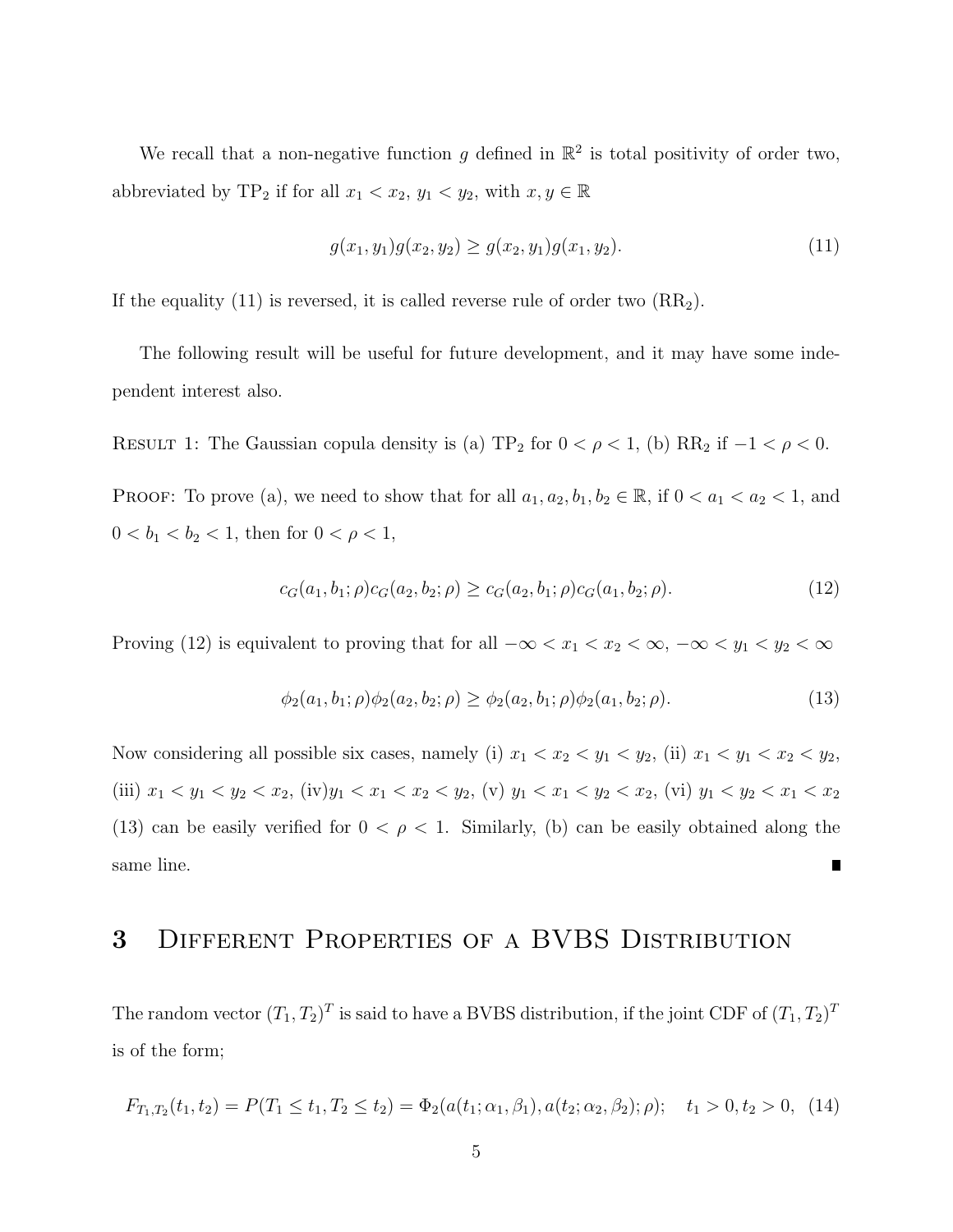where  $\alpha_1 > 0, \alpha_2 > 0, \beta_1 > 0, \beta_2 > 0, -1 < \rho < 1$  and  $\Phi_2(u, v; \rho)$  is the CDF of a standard normal vector  $(Z_1, Z_2)^T$ , with correlation coefficient  $\rho$ . The corresponding joint PDF is

$$
f_{T_1,T_2}(t_1,t_2) = \phi_2(a(t_1;\alpha_1,\beta_1),a(t_2;\alpha_2,\beta_2); \rho) \times \prod_{i=1}^2 A(t_i;\alpha_i,\beta_i), \qquad (15)
$$

where  $\phi_2(u, v; \rho)$  denotes the standard bivariate normal density function;

$$
\phi_2(u, v; \rho) = \frac{1}{2\pi\sqrt{1 - \rho^2}} \exp\left\{-\frac{1}{2(1 - \rho^2)}(u^2 + v^2 - 2\rho uv)\right\}.
$$
 (16)

Here after, we shall denote the joint PDF (15) by  $BS_2(\alpha_1, \beta_1, \alpha_2, \beta_2, \rho)$ . The density surface of  $BS_2(\alpha_1, \beta_1, \alpha_2, \beta_2, \rho)$  is unimodal and can take different shapes depending on the values of  $\alpha_1$ ,  $\alpha_2$  and  $\rho$ , see for example Figure 1 of Kundu et al. (2010). For this reason, the BVBS distribution can be used quite effectively to analyze positively skewed bivariate data.

If  $(T_1, T_2)^T \sim BS_2(\alpha_1, \beta_1, \alpha_2, \beta_2, \rho)$ , then  $T_i \sim BS(\alpha_i, \beta_i)$ , for  $i = 1, 2$ .  $T_1$  and  $T_2$  are positively (negatively) correlated if  $\rho > (<)0$ , and for  $\rho = 0$ , they are independent. Moreover, it is observed that if  $(T_1, T_2)^T$  has a BVBS distribution, then  $(T_1^{-1}, T_2^{-2})^T$ ,  $(T_1^{-1}, T_2)^T$  and  $(T_1, T_2^{-1})^T$  all have BVBS distributions. The generation from a BVBS is quite simple, hence the simulation experiments can be performed quite easily.

The following result can be used for testing purposes, or it may have some independent interest also.

RESULT 2: If  $(T_1, T_2) \sim BS_2(\alpha_1, \beta_1, \alpha_2, \beta_2, \rho)$ , then for all values of  $\alpha_1$ ,  $\alpha_2$  and  $\rho$ , the stressstrength parameter  $R = P(T_1 < T_2) = 1/2$  when  $\beta_1 = \beta_2$ .

PROOF: If  $\beta_1 = \beta_2 = \beta$ , then

$$
R = P(T_1 < T_2) = P\left[\left(\sqrt{\frac{T_1}{\beta}} - \sqrt{\frac{\beta}{T_1}}\right) < \left(\sqrt{\frac{T_2}{\beta}} - \sqrt{\frac{\beta}{T_2}}\right)\right].
$$

Since

$$
\left(\sqrt{\frac{T_1}{\beta}} - \sqrt{\frac{\beta}{T_1}} \over \sqrt{\frac{\beta}{\beta}} - \sqrt{\frac{\beta}{T_2}}}\right) \sim N_2\left(\begin{pmatrix}0\\0\end{pmatrix}, \begin{pmatrix}\alpha_1^2 & \alpha_1\alpha_2\rho \\ \alpha_1\alpha_2\rho & \alpha_2^2\end{pmatrix}\right),
$$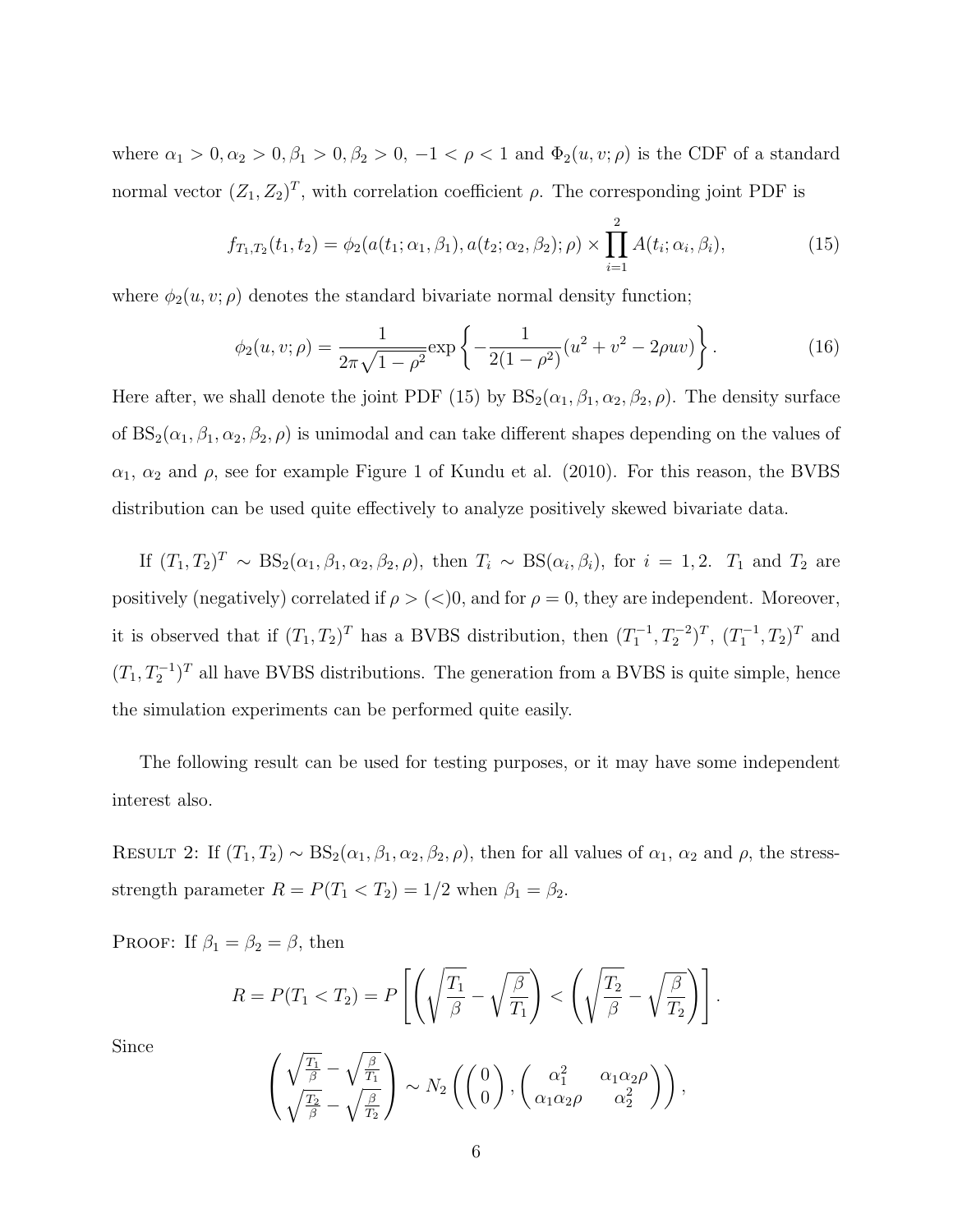therefore, the result immediately follows.

Note that if  $(T_1, T_2) \sim BS_2(\alpha_1, \beta_1, \alpha_2, \beta_2, \rho)$ , then  $F_{T_1, T_2}(\cdot, \cdot)$ , the joint CDF of  $T_1$  and  $T_2$ as defined in (14), can be written as

 $\blacksquare$ 

$$
F_{T_1,T_2}(t_1,t_2) = \Phi_2(a(t_1;\alpha_1,\beta_1),a(t_2;\alpha_2,\beta_2);\rho)) = C_G(F_{T_1}(t_1;\alpha_1,\beta_1),F_{T_2}(t_2;\alpha_2,\beta_2);\rho). \tag{17}
$$

Here  $C_G(\cdot)$  is the Gaussian copula as defined in (8). The corresponding joint PDF can be obtained as

$$
f_{T_1,T_2}(t_1,t_2) = c_G(F_{T_1}(t_1;\alpha_1,\beta_1), F_{T_2}(t_2;\alpha_2,\beta_2); \rho) f_{T_1}(t_1;\alpha_1,\beta_1) f_{T_2}(t_2;\alpha_2,\beta_2). \tag{18}
$$

Therefore, using the uniqueness property of copula corresponding to a bivariate distribution with continuous marginals, it is immediate that the BVBS distribution can be obtained from the bivariate Gaussian copula with Birnbaum-Saunders distributions as the marginals. Therefore, we immediately have the following results:

RESULT 3: If  $(T_1, T_2)^T \sim BS_2(\alpha_1, \beta_1, \alpha_2, \beta_2, \rho)$ , then for  $\rho > (<)0$  it is TP<sub>2</sub> or RR<sub>2</sub>, for all values of  $\alpha_1$ ,  $\beta_1$ ,  $\alpha_2$  and  $\beta_2$ .

**PROOF:** The result mainly follows from the fact that  $TP_2$  or  $RR_2$  property is a copula property, see Nelsen (2006), and using Result 2.

Note that Kundu et al. (2010) (Theorem 3.3) established similar results under the restriction  $\alpha_1 = \alpha_2$ , and  $\beta_1 = \beta_2$ . Hence, Result 3 is a stronger result than Theorem 3.3 of Kundu et al. (2010).

From Result 3, and using the results of Shaked (1977), the following results (4 & 5) can be easily obtained.

RESULT 4: If  $(T_1, T_2)^T \sim BS_2(\alpha_1, \beta_1, \alpha_2, \beta_2, \rho)$ , then for  $\rho > (<0$ , the conditional failure rate of  $T_1$ , given  $T_2 = t_2$ , is a decreasing (increasing) function in  $t_2$ .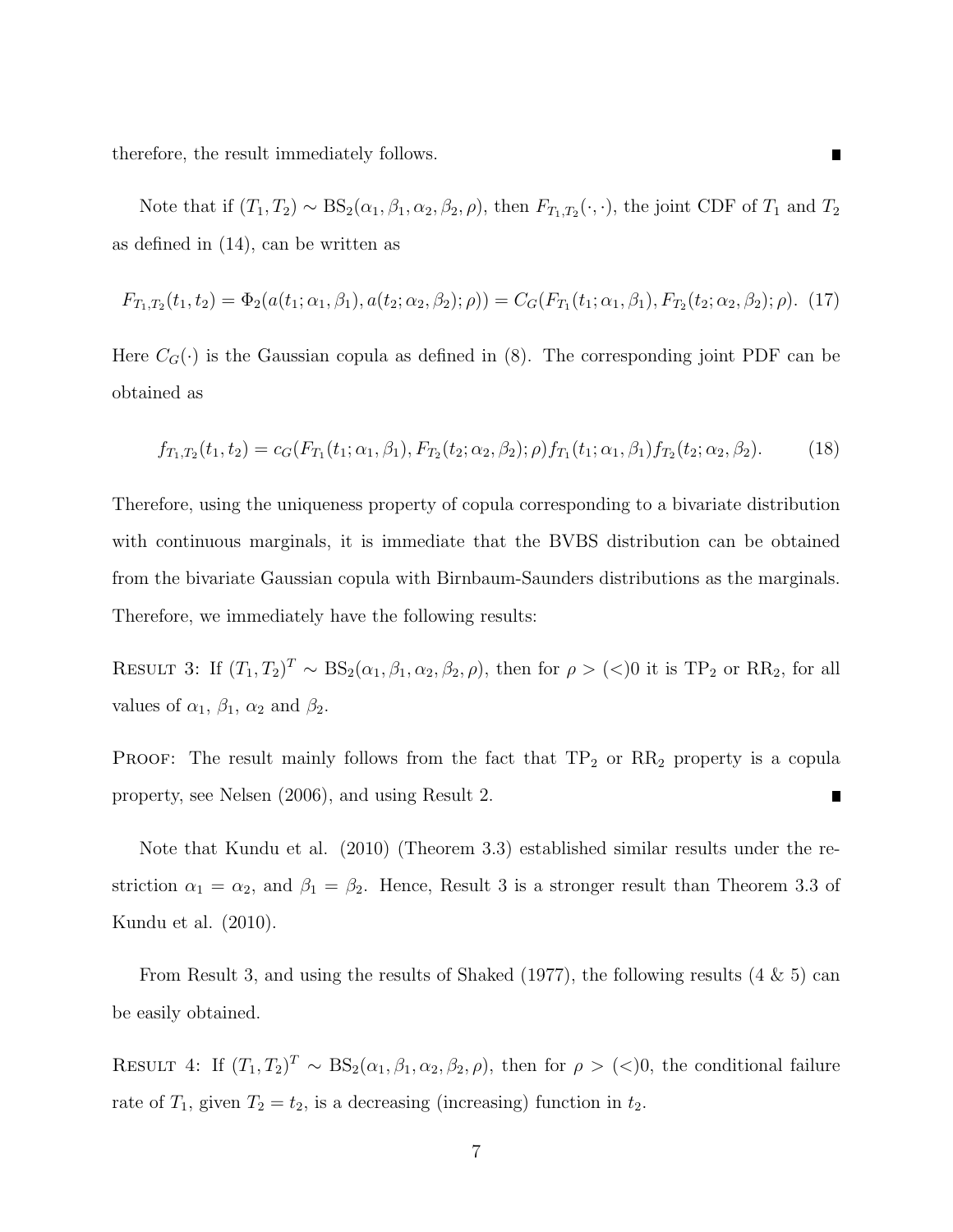RESULT 5: If  $(T_1, T_2)^T \sim BS_2(\alpha_1, \beta_1, \alpha_2, \beta_2, \rho)$ , then for  $\rho > (<0$ , the conditional failure rate of  $T_1$ , given  $T_2 > t_2$ , is a decreasing (increasing) function in  $t_2$ .

RESULT 6: The local dependence of a BVBS distribution is positive (negative) if  $\rho > (<)0$ .

PROOF: It mainly follows from the result that if the joint PDF of  $(T_1, T_2)$  is TP<sub>2</sub> (RR<sub>2</sub>) then  $\gamma_f$  > (<)0, see Holland and Wong (1987).  $\blacksquare$ 

Let us recall the following definition. Suppose  $X_1$  and  $X_2$  are two random variables. If  $P(X_1 > x_1 | X_2 = x_2)$  is a non-decreasing function of  $x_2$  for all  $x_1$ , then  $X_1$  is called stochastically increasing in  $X_2$ . Similarly, if  $P(X_2 > x_2 | X_1 = x_1)$  is a non-decreasing function of  $x_1$ for all  $x_2$ , then  $X_2$  is called stochastically increasing in  $X_1$ .

Now we have the following result.

RESULT 7: If  $(T_1, T_2)^T \sim BS_2(\alpha_1, \beta_1, \alpha_2, \beta_2, \rho)$ , then for  $\rho > 0$  (a)  $T_1$  is stochastically increasing in  $T_2$  (b)  $T_2$  is stochastically increasing in  $T_1$ , for all values of  $\alpha_1$ ,  $\beta_1$ ,  $\alpha_2$  and  $\beta_2$ .

PROOF: We will prove (a), (b) follows along the same line. Note that the results can be established if we can show that  $C_G(u, v; \rho)$  is a concave function in u for fixed v when  $\rho > 0$ , see Nelsen (2006, page 197). It is equivalent to prove that  $\frac{\partial}{\partial \theta}$  $\frac{\partial}{\partial u}C_G(u, v; \rho)$  is a decreasing function in  $u(v)$ . Using Meyer (2009), we have

$$
\frac{\partial}{\partial u}C(u,v;\rho) = \Phi\left(\frac{\Phi^{-1}(v) - \rho\Phi^{-1}(u)}{\sqrt{1 - \rho^2}}\right). \tag{19}
$$

Clearly, for  $\rho > 0$ , the right hand side is a decreasing function in u for fixed v and the result follows.

The following result easily follows using the copula property.

RESULT 8: If  $(T_1, T_2)^T \sim BS_2(\alpha_1, \beta_1, \alpha_2, \beta_2, \rho)$ , then for for all values of  $\alpha_1, \beta_1, \alpha_2, \beta_2$ , then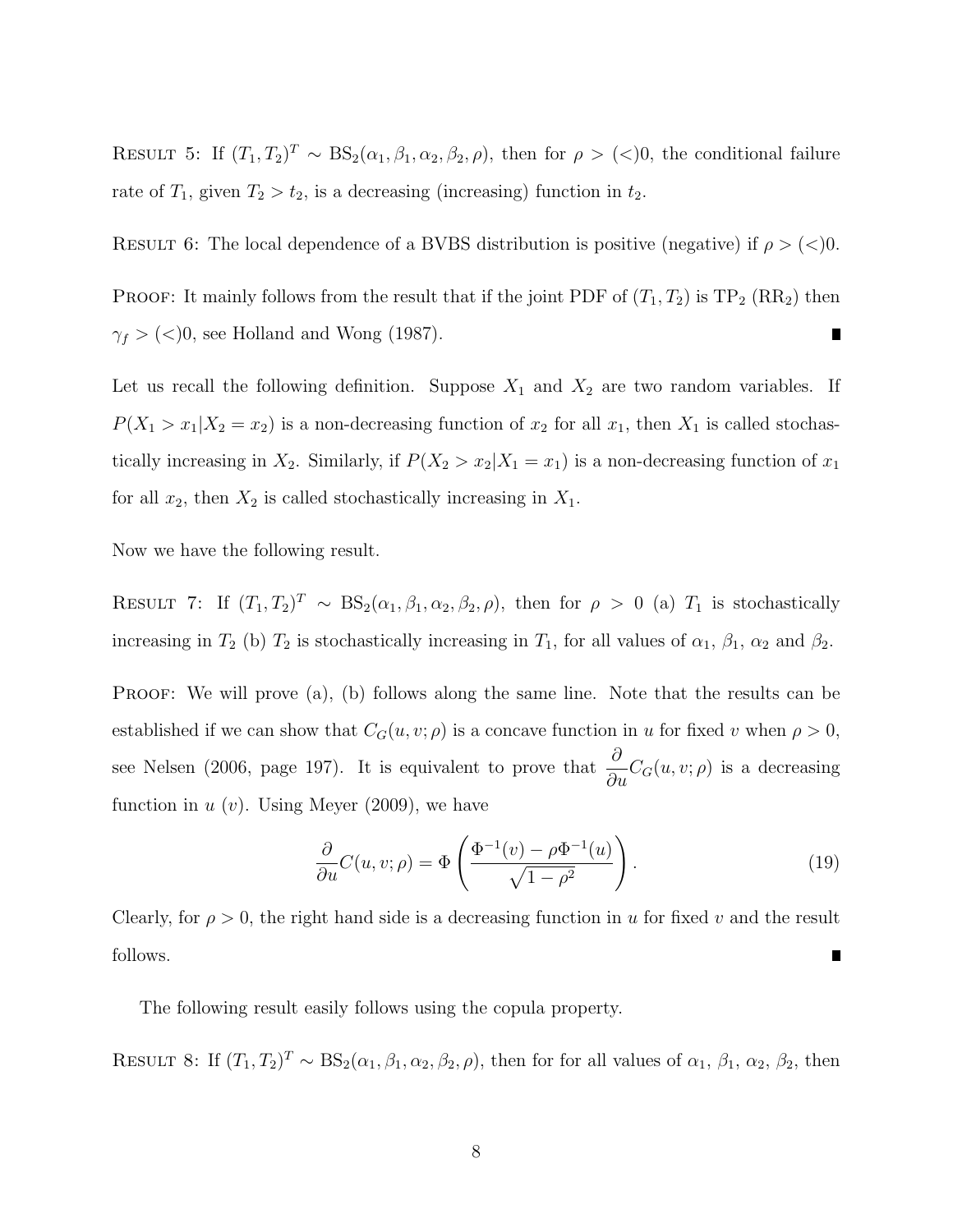(a) Blomqvist's beta, (b) Kendall's tau and (c) Spearman's rho become

$$
\beta = \frac{2}{\pi} \arcsin(\rho), \quad \tau = \frac{2}{\pi} \arcsin(\rho), \quad \rho_S = \frac{6}{\pi} \arcsin\left(\frac{\rho}{2}\right), \tag{20}
$$

respectively.

Johnson and Kotz (1975) defined the joint bivariate hazard rate as follows:

$$
h(x_1, x_2) = \left(-\frac{\partial}{\partial x_1}, -\frac{\partial}{\partial x_2}\right) \ln S_{X_1, X_2}(x_1, x_2) = (h_1(x_1, x_2), h_2(x_1, x_2)).\tag{21}
$$

Here  $S_{X_1,X_2}$  denotes the joint survival function of  $X_1$  and  $X_2$ . It is well known that the bivariate hazard gradient function  $h(\cdot, \cdot)$  uniquely determines the joint distribution function of  $X_1$  and  $X_2$ . We have the following result for a BVBS distribution.

RESULT 9: If  $(T_1, T_2)^T \sim BS_2(\alpha_1, \beta_1, \alpha_2, \beta_2, \rho)$ , then for all values of  $\alpha_1, \beta_1, \alpha_2, \beta_2$ , for fixed  $t_2(t_1)$ ,  $h_1(t_1, t_2)$   $(h_2(t_1, t_2))$  is an unimodal function of  $t_1(t_2)$  if  $\rho > 0$ .

PROOF: The proof can be obtained using the hazard rate property of the normal distribution, and the details are avoided.  $\blacksquare$ 

### 4 Two-Stage Estimators Based on Copula

In this section we propose to estimate the unknown parameters using copula structure based on two stage estimation method and derive their asymptotic properties. Suppose  $\{(t_{1i}, t_{2i}); i = \ldots, n\}$  is a bivariate sample of size n from a  $BS_2(\alpha_1, \beta_1, \alpha_2, \beta_2, \rho)$ . The loglikelihood function becomes;

$$
l(\theta) = \sum_{i=1}^{n} \ln f_{T_1, T_2}(t_{1i}, t_{2i}; \theta) = \sum_{i=1}^{n} \ln c_G(F_{T_1}(t_{1i}; \alpha_1, \beta_1), F_{T_2}(t_{2i}; \alpha_2, \beta_2); \rho) + \sum_{i=1}^{n} \ln f_{T_1}(t_{1i}; \alpha_1, \beta_1) + \sum_{i=1}^{n} \ln f_{T_2}(t_{2i}; \alpha_2, \beta_2)
$$
 (22)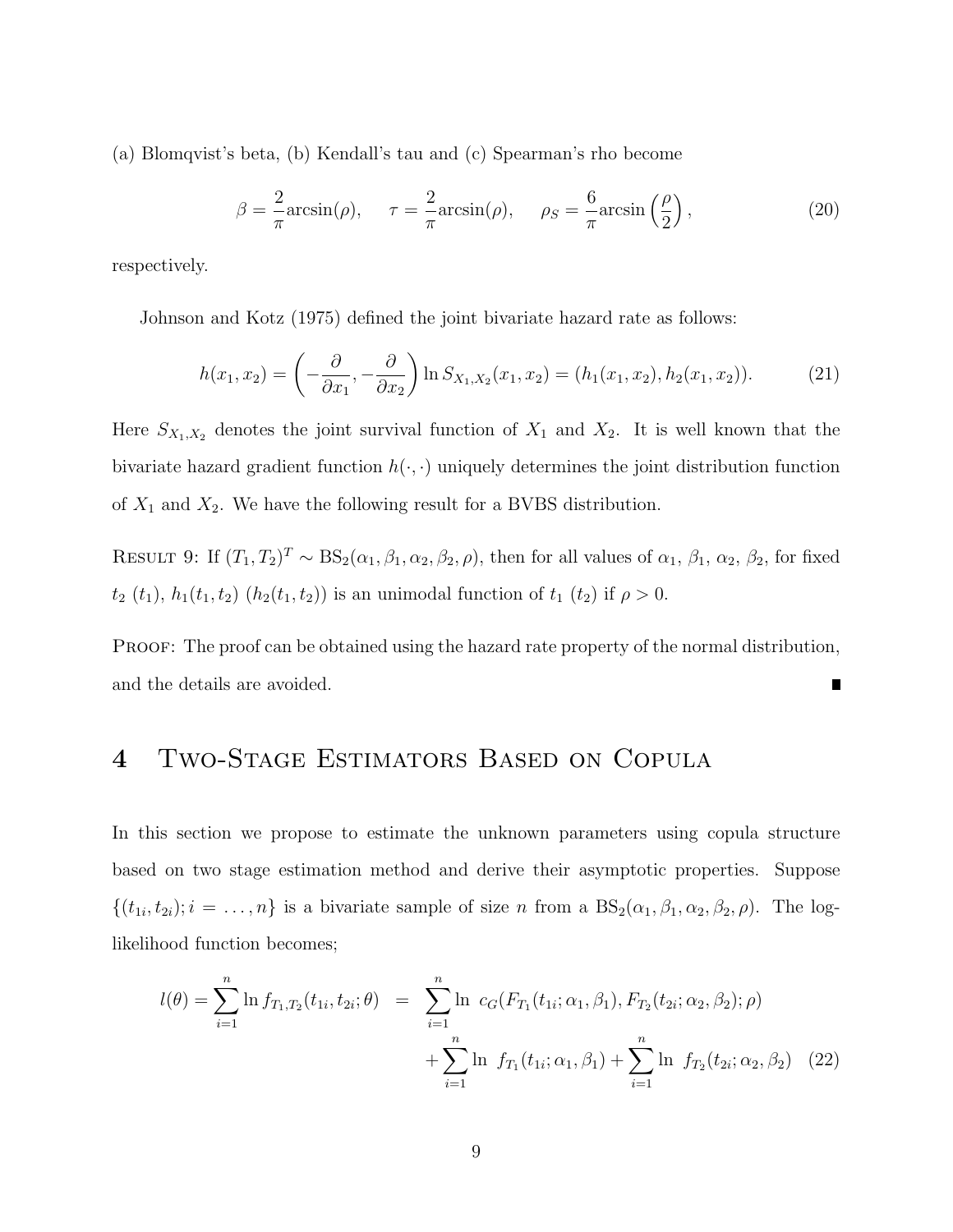Clearly, the maximization of (22) with respect to five unknown parameters will not produce explicit solutions. Kundu et al. (2010) proposed to use profile log-likelihood method to compute the MLEs of the unknown parameters.

Two step estimation procedure can be incorporated as follows. First compute the estimates of  $\alpha_1$  and  $\beta_1$ , say  $\tilde{\alpha}_1$  and  $\tilde{\beta}_1$ , respectively, by maximizing

$$
g_1(\alpha_1, \beta_1) = \sum_{i=1}^n \ln f_{T_1}(t_{1i}; \alpha_1, \beta_1)
$$
 (23)

with respect to  $\alpha_1$  and  $\beta_1$ . Similarly, compute the estimates of  $\alpha_2$  and  $\beta_2$ , say  $\tilde{\alpha}_2$  and  $\tilde{\beta}_2$ , respectively, by maximizing

$$
g_2(\alpha_2, \beta_2) = \sum_{i=1}^n \ln f_{T_2}(t_{2i}; \alpha_2, \beta_2)
$$
 (24)

with respect to  $\alpha_2$  and  $\beta_2$ .

Once we obtain  $\tilde{\alpha}_1$ ,  $\tilde{\beta}_1$ ,  $\tilde{\alpha}_2$  and  $\tilde{\beta}_2$ , compute the estimate of  $\rho$ , say  $\tilde{\rho}$  by maximizing

$$
g(\rho) = \sum_{i=1}^{n} \ln c_G(u_{1i}, u_{2i}; \rho)
$$
 (25)

with respect to  $\rho$ , where

$$
u_{1i} = F_{T_1}(t_{1i}; \widetilde{\alpha}_1, \widetilde{\beta}_1) = \Phi(a(t_{1i}; \widetilde{\alpha}_1, \widetilde{\beta}_1)) \text{ and } u_{2i} = F_{T_2}(t_{2i}; \widetilde{\alpha}_2, \widetilde{\beta}_2) = \Phi(a(t_{2i}; \widetilde{\alpha}_2, \widetilde{\beta}_2)).
$$

It is immediate that  $(\tilde{\alpha}_1, \tilde{\beta}_1)$  and  $(\tilde{\alpha}_2, \tilde{\beta}_2)$ , are the MLEs of the corresponding parameters based on the marginals  $\{t_{1i}; i = 1, \ldots, n\}$  and  $\{t_{2i}; i = 1, \ldots, n\}$ , respectively. They can be obtained as follows. Suppose

$$
s_1 = \sum_{i=1}^n t_{1i}, \quad r_1 = \left[\frac{1}{n}\sum_{i=1}^n t_{1i}^{-1}\right]^{-1}, \quad s_2 = \sum_{i=1}^n t_{2i}, \quad r_2 = \left[\frac{1}{n}\sum_{i=1}^n t_{2i}^{-1}\right]^{-1},
$$

and

$$
K_1(x) = \left[\frac{1}{n}\sum_{i=1}^n (x+t_{1i})^{-1}\right]^{-1}, \quad K_2(x) = \left[\frac{1}{n}\sum_{i=1}^n (x+t_{2i})^{-1}\right]^{-1}.
$$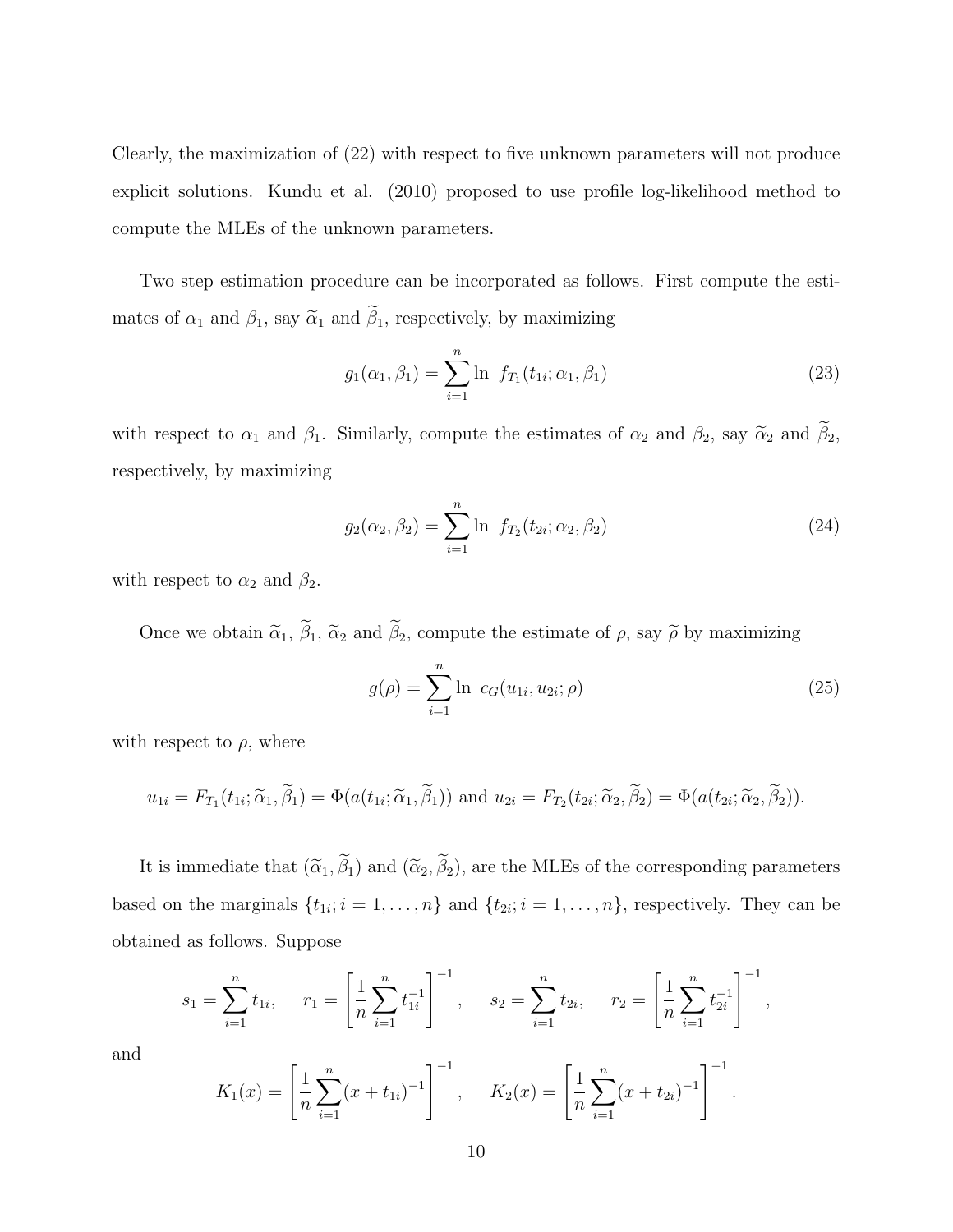Then obtain  $\widetilde{\beta}_1$  and  $\widetilde{\beta}_2$  from the unique positive roots of

$$
\beta^2 - \beta(2r_1 + K_1(\beta)) + r_1(s_1 + K_1(\beta)) = 0 \qquad (26)
$$

$$
\beta^2 - \beta(2r_2 + K_2(\beta)) + r_2(s_2 + K_2(\beta)) = 0, \qquad (27)
$$

see Birnbaum and Saunders (1969) or Ng et al. (2003), and obtain

$$
\widetilde{\alpha}_1 = \left[\frac{s_1}{\widetilde{\beta}_1} + \frac{\widetilde{\beta}_1}{r_1} - 2\right]^{1/2} \quad \text{and} \quad \widetilde{\alpha}_2 = \left[\frac{s_2}{\widetilde{\beta}_2} + \frac{\widetilde{\beta}_2}{r_2} - 2\right]^{1/2}.
$$
 (28)

Finally obtain  $\tilde{\rho}$  by maximizing (25), which is equivalent to maximize

$$
g(\rho) = \sum_{i=1}^{n} \ln \phi_1(z_{1i}, z_{2i}; \rho)
$$
 (29)

with respect to  $\rho$ , where for  $i = 1, \ldots, n$ ,

$$
z_{1i} = \Phi^{-1}(u_{1i}) = a(t_{1i}; \widetilde{\alpha}_1, \widetilde{\beta}_1)
$$
 and  $z_{2i} = \Phi^{-1}(u_{2i}) = a(t_{2i}; \widetilde{\alpha}_2, \widetilde{\beta}_2).$ 

Therefore,

$$
\widetilde{\rho} = \frac{\sum_{i=1}^{n} z_{1i} z_{2i}}{\sqrt{\sum_{i=1}^{n} z_{1i}^2} \sqrt{\sum_{i=1}^{n} z_{2i}^2}}.
$$
\n(30)

Now we provide the asymptotic distribution of  $(\tilde{\alpha}_1, \tilde{\beta}_1, \tilde{\alpha}_2, \tilde{\beta}_2, \tilde{\rho})$ . Using the results of Joe (2005), we obtain that

$$
\sqrt{n}(\widetilde{\alpha}_1 - \alpha_1, \widetilde{\beta}_1 - \beta_1, \widetilde{\alpha}_2 - \alpha_2, \widetilde{\beta}_2 - \beta_2, \widetilde{\rho} - \rho) \stackrel{d}{\longrightarrow} \mathbf{V}.
$$
 (31)

Here

$$
\mathbf{V} = \mathbf{A}^{-1} \mathbf{B} (\mathbf{A}^{-1})^T,
$$

where

$$
\mathbf{A} = \begin{bmatrix} \frac{2}{\alpha_1^2} & 0 & 0 & 0 & 0\\ 0 & \frac{0.25 + \alpha_1^{-2} + I(\alpha_1)}{\beta_1^2} & 0 & 0 & 0\\ 0 & 0 & \frac{2}{\alpha_2^2} & 0 & 0\\ 0 & 0 & 0 & \frac{0.25 + \alpha_2^{-2} + I(\alpha_2)}{\beta_2^2} & 0\\ -\frac{\rho}{(1-\rho^2)\alpha_1} & 0 & -\frac{\rho}{(1-\rho^2)\alpha_2} & 0 & \frac{2(1+\rho^2)}{(1-\rho^2)^3} \end{bmatrix}
$$
(32)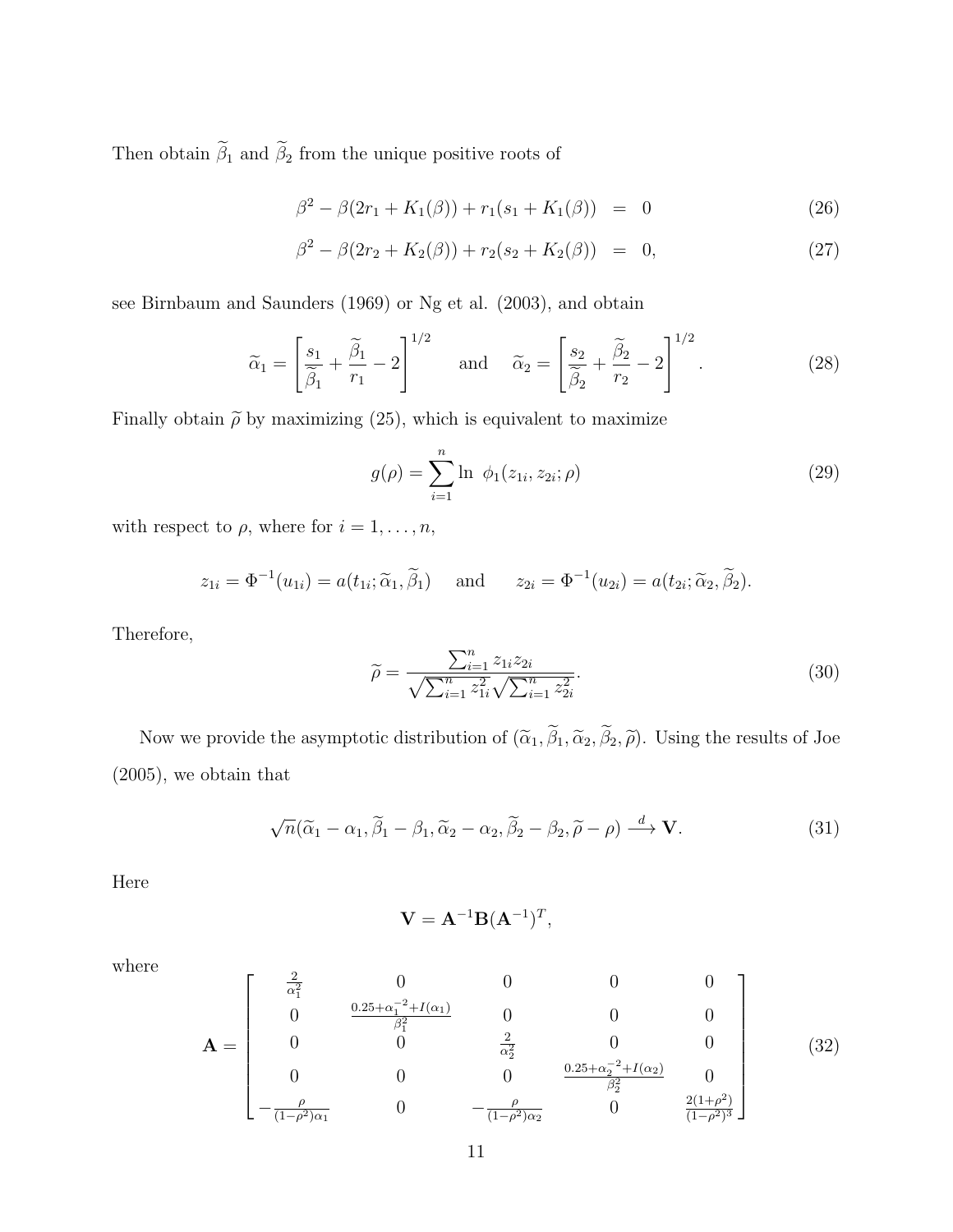$$
\mathbf{B} = \begin{bmatrix} \frac{2}{\alpha_1^2} & 0 & 0 & 0 & 0\\ 0 & \frac{0.25 + \alpha_1^{-2} + I(\alpha_1)}{\beta_1^2} & 0 & 0 & 0\\ 0 & 0 & \frac{2}{\alpha_2^2} & 0 & 0\\ 0 & 0 & 0 & \frac{0.25 + \alpha_2^{-2} + I(\alpha_2)}{\beta_2^2} & 0\\ 0 & 0 & 0 & 0 & \frac{2(1+\rho^2)}{(1-\rho^2)^3} \end{bmatrix}
$$
(33)

$$
I(\alpha) = 2 \int_0^\infty \{ [1 + g(\alpha x)]^{-1} - 0.5 \}^2 d\Phi(x)
$$

and

$$
g(y) = 1 + \frac{y^2}{2} + y \left( 1 + \frac{y^2}{4} \right)^{1/2}.
$$

It may be mentioned that the elements of the matrices A and B are obtained from the Fisher information matrices of the univariate and bivariate Birnbaum-Saunders distributions, see for example Ng et al. (2003) and Kundu et al. (2010). After simplification it can be seen that  $\blacksquare$  $\alpha_1^2$ 

$$
\mathbf{V} = \begin{bmatrix} \frac{\alpha_1^2}{2} & 0 & 0 & 0 & \frac{\rho \alpha_1 (1-\rho^2)}{2(1+\rho^2)}\\ 0 & \frac{\beta_1^2}{0.25 + \alpha_1^{-2} + I(\alpha_1)} & 0 & 0 & 0\\ 0 & 0 & \frac{\alpha_2^2}{2} & 0 & \frac{\rho \alpha_2 (1-\rho^2)}{2(1+\rho^2)}\\ 0 & 0 & 0 & \frac{\beta_2^2}{0.25 + \alpha_2^{-2} + I(\alpha_2)} & 0\\ \frac{\rho \alpha_1 (1-\rho^2)}{2(1+\rho^2)} & 0 & \frac{\rho \alpha_2 (1-\rho^2)}{2(1+\rho^2)} & 0 & \frac{(1-\rho^2)^2}{2(1+\rho^2)} \end{bmatrix}.
$$
 (34)

Note that because of the simple structure of the matrix  $V$ , the asymptotic confidence intervals of the unknown parameters based on pivotal quantities can be constructed very effectively. This will be illustrated with an example in the next section.

## 5 Simulation and Data Analysis

### 5.1 SIMULATION RESULTS

In this section we provide some results, based on simulations, mainly to observe how the proposed two-step method performs in practice for different sample sizes and for different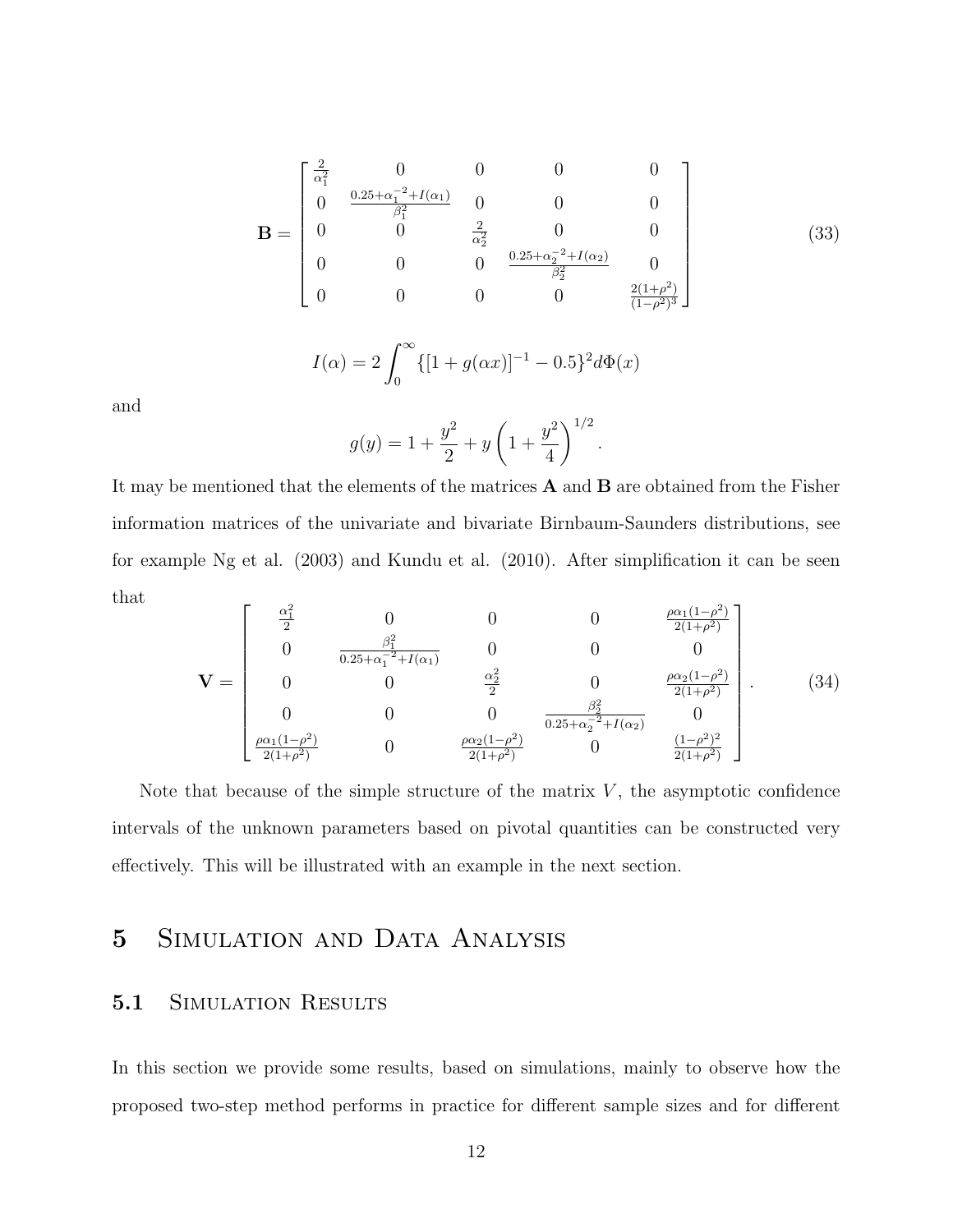parameter values. Moreover, we would like to compare the two stage estimators with the corresponding MLEs. In our simulation experiments we have taken  $\alpha_1 = \alpha_2 = 1$  and  $\beta_1 = \beta_2 = 2$ . We took different sample sizes namely  $n = 10, 20, 50$  and 100, and different  $\rho$  values, *i.e.*  $\rho = 0.0, 0.25, 0.50$  and 0.95. We have chosen these parameter values and the sample sizes, because these results can be compared directly with the corresponding results based on the MLEs, as reported by Kundu et al. (2010).

To compute the MLEs of the marginals we have adopted the following procedure. We explain the procedure for  $\alpha_1$  and  $\beta_1$ , similar method has been adopted for  $\alpha_2$  and  $\beta_2$  also. First we obtain the modified moment estimators of  $\alpha_1$  and  $\beta_1$  as suggested by Ng et al. (2003) as follows:

$$
\widetilde{\alpha}_{1M} = \left\{ 2 \left[ \left( \frac{s_1}{r_1} \right)^{\frac{1}{2}} - 1 \right] \right\}^{\frac{1}{2}} \quad \text{and} \quad \widetilde{\beta}_{1M} = (s_1 r_1)^{\frac{1}{2}}.
$$
 (35)

With this initial guess of  $\beta$ , we solve the non-linear equation (26). Note that (26) can be written as

$$
\beta = \frac{r_1(s_1 + K_1(\beta))}{2r_1 + K_1(\beta) - \beta} = h(\beta) \quad \text{(say)}.
$$
\n(36)

A simple iterative process like

$$
\beta^{(i+1)} = h(\beta^{(i)}),\tag{37}
$$

where  $\beta^{(i)}$  and  $\beta^{(i+1)}$  denote the estimator of  $\beta$  at the *i*-th and  $(i + 1)$ -th stage respectively. In our simulation experiment it is observed that the above method works very well.

In each case we computed the average two stage estimators, and the associated mean squared errors (MSEs) over 1000 replications. The results so obtained are reported in Table 1. Some of the points are very clear from these experiments, as the sample size increases for all parameters, the biases and the MSEs decrease. It verifies the consistency properties of the two-stage estimators. The MSEs of the two stage estimators for  $\alpha_1, \alpha_2, \beta_1, \beta_2$ , do not depend on the correlation coefficient  $\rho$ , although MSEs of the estimators of  $\rho$ , decrease as it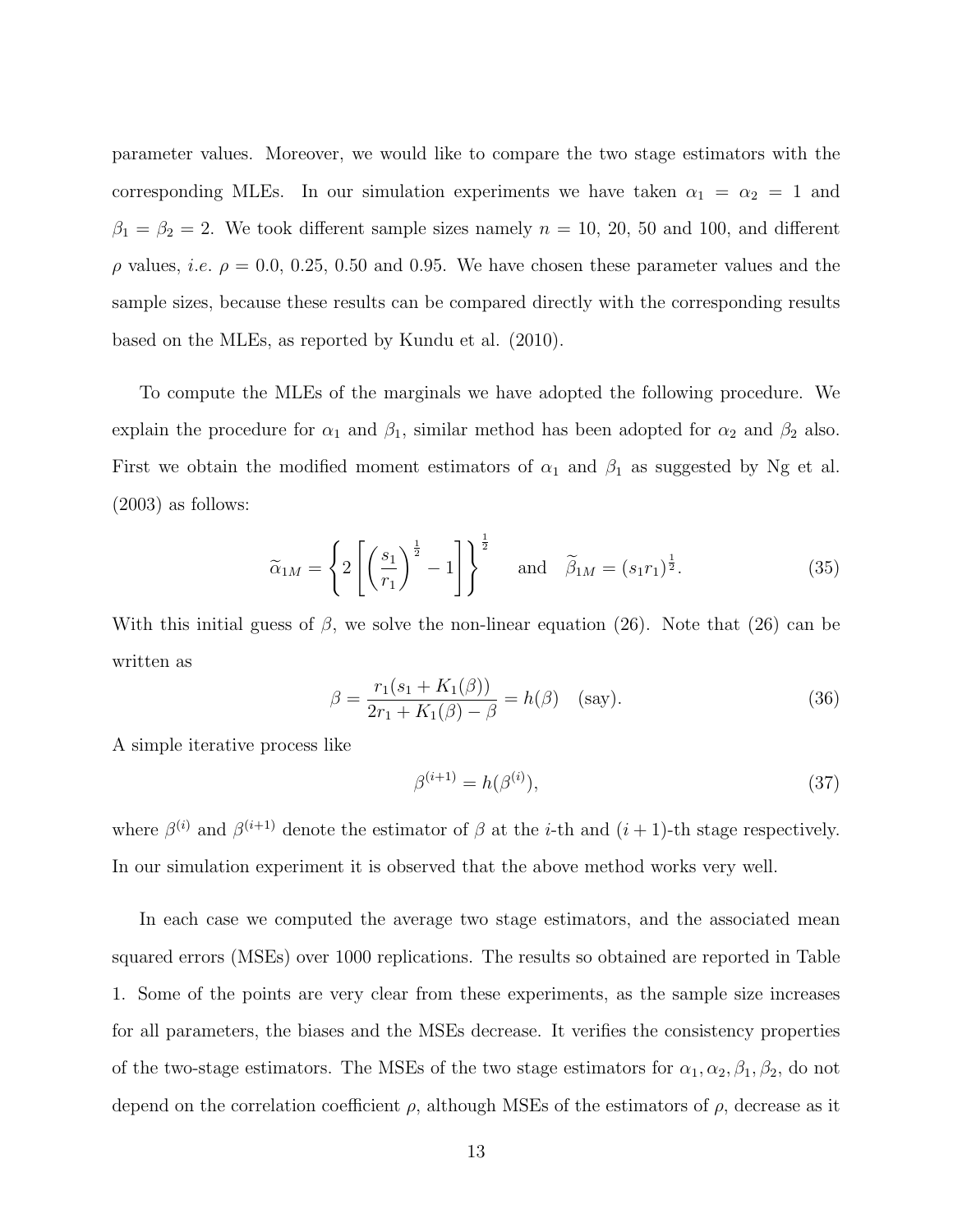moves away from 0. Comparing the corresponding results for MLEs, as reported by Kundu et al. (2010), it is clear that two stage estimators behave almost as efficiently as the MLEs. Therefore, the two stage estimators may be used quite effectively in place of the MLEs to avoid solving higher dimensional optimization problem.

#### 5.2 DATA ANALYSIS

In this section we provide the analysis of a real data set for illustrative purposes. We analyze the data arises from a study of affective facial expressions conducted in 22 subjects. The data was originally reported in Vasey and Thayer (1987), see also Davis (2002). In this study several pieces of music were played to each individual to elicit selected affective states. We report two stages, Stage 1: relaxing music condition, and Stage 2: It was designed to create positive effects. Each trial lasted for 90 seconds, and the response variable at each stage was the mean electromyographic (EMG) amplitudes  $(\mu V)$  from the left brow region. We are reporting the data in Table 2.

Basic data analysis indicate that the marginals are not symmetric and they are right skewed. We shall use the BVBS distribution to model this bivariate data set. From the observations we obtain  $s_1 = 217.6364$ ,  $r_1 = 260.7272$ ,  $s_2 = 182.9919$ ,  $r_2 = 212.8127$ . Using these, the initial estimates of  $\beta_1$  and  $\beta_2$  can be obtained as  $\tilde{\beta}_{1M} = \sqrt{s_1 r_1} = 199.564$  and  $\widetilde{\beta}_{2M} = \sqrt{s_2 r_2} = 235.555$ . Finally we obtain the two stage estimators as

$$
\tilde{\alpha}_1 = 0.4256, \quad \tilde{\beta}_1 = 199.6015, \quad \tilde{\alpha}_2 = 0.4623, \quad \tilde{\beta}_2 = 235.5729, \quad \tilde{\rho} = 0.6925.
$$
 (38)

The associated 95% confidence intervals of the parameters based on the asymptotic distribution are;  $\tilde{\alpha}_1$  : (0.2998, 0.5513),  $\tilde{\beta}_1$  : (164.9117, 234.2913),  $\tilde{\alpha}_2$  : (0.3257, 5989),  $\tilde{\beta}_2$  :  $(191.2843, 279.8615), \quad \tilde{\rho} : (0.5661, 0.8189).$ 

The natural question that arises whether the BVBS distribution fits these bivariate data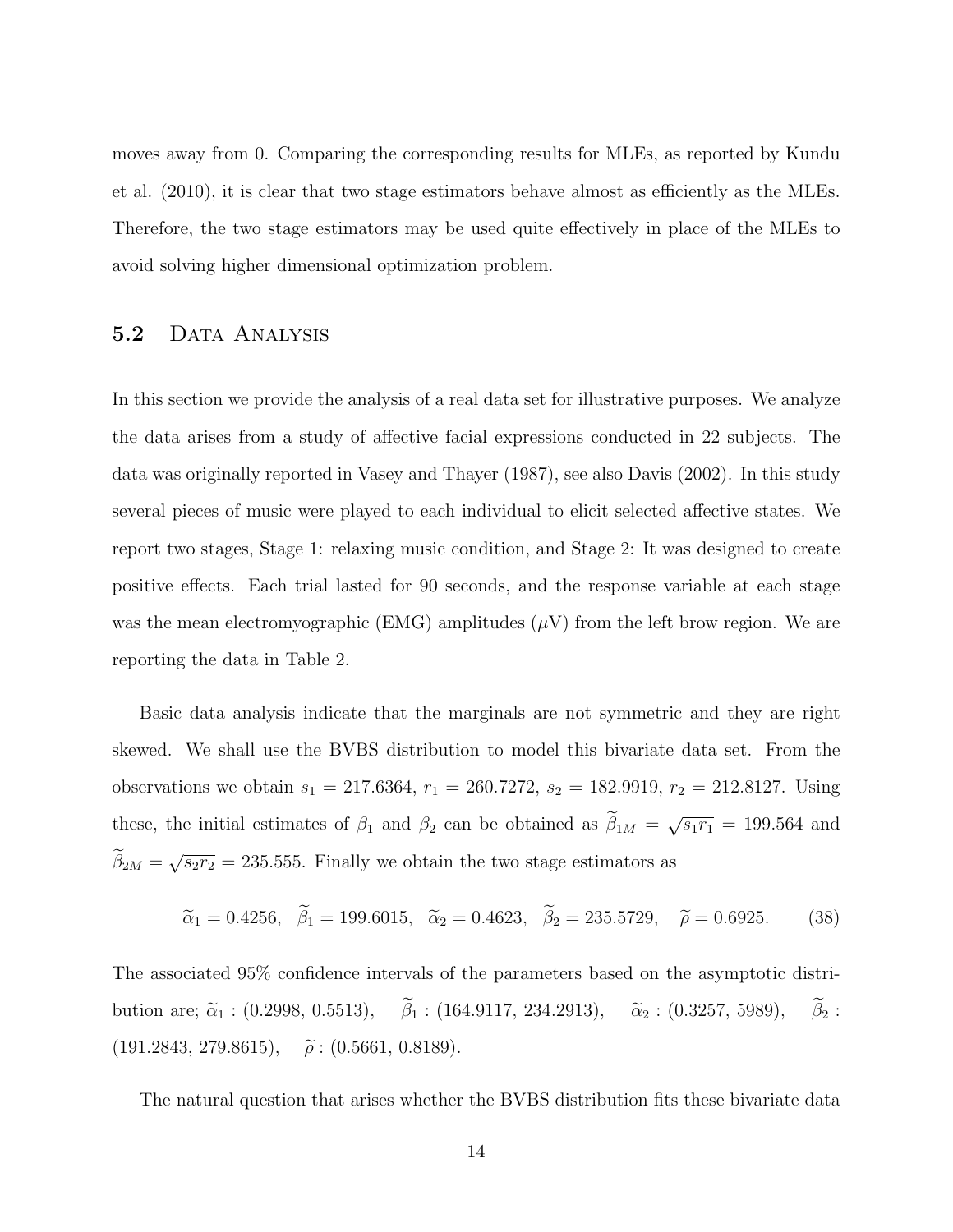| $\, n$ | $\rho$ | $\widetilde{\alpha}_1$ | $\widetilde{\alpha}_2$ | $\beta_1$ | $\beta_2$ | $\widetilde{\rho}$ |  |
|--------|--------|------------------------|------------------------|-----------|-----------|--------------------|--|
|        |        |                        |                        |           |           |                    |  |
|        | 0.95   | 0.9075                 | 0.9080                 | 2.0713    | 2.0711    | 0.9421             |  |
|        |        | (0.0551)               | (0.0532)               | (0.3476)  | (0.3553)  | (0.0022)           |  |
| 10     | 0.50   | 0.9091                 | 0.9099                 | 2.0714    | 2.0745    | 0.4711             |  |
|        |        | (0.0569)               | (0.0532)               | (0.3422)  | (0.3660)  | (0.0740)           |  |
|        | 0.25   | 0.9104                 | 0.9108                 | 2.0717    | 2.0763    | 0.2282             |  |
|        |        | (0.0572)               | (0.0539)               | (0.3427)  | (0.3680)  | (0.1024)           |  |
|        | 0.00   | 0.9118                 | 0.9117                 | 2.0708    | 2.0774    | $-0.0094$          |  |
|        |        | (0.0568)               | (0.0543)               | (0.3410)  | (0.3658)  | (0.1119)           |  |
|        | 0.95   | 0.9547                 | 0.9572                 | 2.0380    | 2.0359    | 0.9465             |  |
|        |        | (0.0267)               | (0.0268)               | (0.1740)  | (0.1749)  | (0.0007)           |  |
| 20     | 0.50   | 0.9539                 | 0.9605                 | 2.0388    | 2.0351    | 0.4848             |  |
|        |        | (0.0265)               | (0.0270)               | (0.1680)  | (0.1740)  | (0.0315)           |  |
|        | 0.25   | 0.9544                 | 0.9615                 | 2.0385    | 2.0358    | 0.2380             |  |
|        |        | (0.0263)               | (0.0271)               | (0.1656)  | (0.1745)  | (0.0463)           |  |
|        | 0.00   | 0.9550                 | 0.9621                 | 2.0380    | 2.0370    | $-0.0056$          |  |
|        |        | (0.0261)               | (0.0272)               | (0.1639)  | (0.1754)  | (0.0515)           |  |
|        | 0.95   | 0.9819                 | 0.9827                 | 2.0147    | 2.0151    | 0.9492             |  |
|        |        | (0.0094)               | (0.0097)               | (0.0642)  | (0.0629)  | (0.0002)           |  |
| 50     | 0.75   | 0.9807                 | 0.9830                 | 2.0154    | 2.0163    | 0.4977             |  |
|        |        | (0.0094)               | (0.0100)               | (0.0646)  | (0.0617)  | (0.0121)           |  |
|        | 0.25   | 0.9802                 | 0.9828                 | 2.0159    | 2.0167    | 0.2499             |  |
|        |        | (0.0095)               | (0.0101)               | (0.0644)  | (0.0616)  | (0.0185)           |  |
|        | 0.00   | 0.9799                 | 0.9825                 | 2.0164    | 2.0169    | 0.0027             |  |
|        |        | (0.0096)               | (0.0101)               | (0.0641)  | (0.0617)  | (0.0209)           |  |
|        | 0.95   | 0.9889                 | 0.9896                 | 2.0106    | 2.0125    | 0.9495             |  |
|        |        | (0.0048)               | (0.0050)               | (0.0330)  | (0.0328)  | (0.0001)           |  |
| 100    | 0.75   | 0.9885                 | 0.9900                 | 2.0094    | 2.0132    | 0.7483             |  |
|        |        | (0.0048)               | (0.0051)               | (0.0328)  | (0.0324)  | (0.0020)           |  |
|        | 0.50   | 0.9883                 | 0.9901                 | 2.0086    | 2.0133    | 0.4982             |  |
|        |        | (0.0048)               | (0.0052)               | (0.0326)  | (0.0321)  | (0.0058)           |  |
|        | 0.25   | 0.9881                 | 0.9902                 | 2.0081    | 2.0132    | 0.2491             |  |
|        |        | (0.0048)               | (0.0052)               | (0.0324)  | (0.0321)  | (0.0089)           |  |
|        | 0.00   | 0.9881                 | 0.9902                 | 2.0078    | 2.0129    | 0.0005             |  |
|        |        | (0.0048)               | (0.0053)               | (0.0323)  | (0.0321)  | (0.0100)           |  |

Table 1: The average estimates and the corresponding mean squared errors (reported within brackets below) of the two stage estimators, when  $\alpha_1 = \alpha_2 = 1$  and  $\beta_1 = \beta_2 = 2.0$  and for different  $\rho$ 's.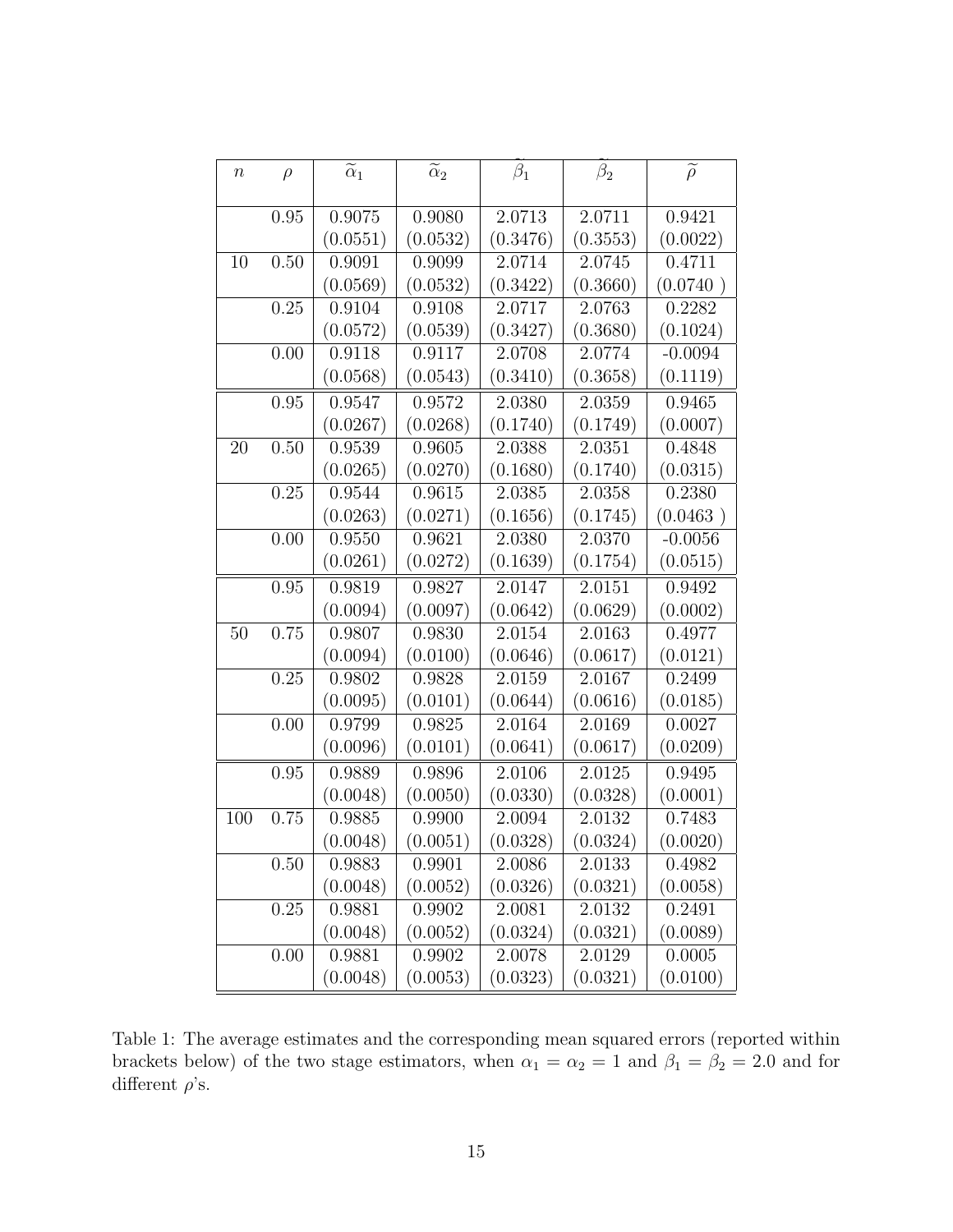| Subject           |     |     | 3   | 4   |     | b   |     |     | 9   | 10  |     |
|-------------------|-----|-----|-----|-----|-----|-----|-----|-----|-----|-----|-----|
| Stage 1           | 143 | 42  | 109 | 123 | 276 | 235 | 208 | 267 | 183 | 245 | 324 |
| Stage 2           | 368 | 155 | 167 | 135 | 216 | 386 | 175 | 358 | 193 | 268 | 507 |
| Subject           | 12  | 13  | 14  | 15  | 16  |     | 18  | 19  | 20  | 21  | 22  |
| Stage <sup></sup> | 148 | 130 | 119 | 102 | 279 | 244 | 196 | 279 | 167 | 345 | 524 |
| Stage 2           |     | .42 |     | 94  | 204 | 365 | 168 | 358 | 183 | 238 | 507 |

Table 2: Left brow EMG amplitudes from 22 subjects.

or not. To check that we have computed the Kolmogorov-Smirnov (KS) distances between the empirical marginals and the fitted marginals. It is observed that the KS distances between the empirical marginals and the fitted marginals and the associated p values (reported within parenthesis) for  $T_1$  and  $T_2$  are 0.1149 (0.9335) and 0.1523 (0.6876), respectively. These results suggest that the BVBS distribution is indeed an appropriate model for the EMG data set.

### 6 Multivariate Birnbaum-Saunders Distribution

In this section we provide the multivariate Birnbaum-Saunders distribution in terms of copula. A *p*-variate random vector  $(T_1, \ldots, T_p)^T$  is said to have a multivariate Birnbaum-Saunders distribution if the joint CDF of  $(T_1, \ldots, T_p)^T$  is of the following form;

$$
F_{T_1,...,T_p}(t_1,...,t_p) = P(T_1 \le t_1,...,T_p \le t_p) = \Phi_p(a(t_1;\alpha_1,\beta_1),...,a_p(t_p;\alpha_p,\beta_p); \Sigma),
$$
 (39)

here  $\alpha_1, \ldots, \alpha_p, \beta_1, \ldots, \beta_p > 0$ ,  $\Sigma > 0$  is a correlation matrix, and  $\Phi_p(u_1, \ldots, u_p; \Sigma)$  is the CDF of a standard normal vector  $(Z_1, \ldots, Z_p)^T$  with correlation matrix  $\Sigma$ , see Kundu et al. (2013). The corresponding joint PDF is

$$
f_{T_1,\ldots,T_p}(t_1,\ldots,t_p) = \phi_p(a(t_1;\alpha_1,\beta_1),\ldots,a_p(t_p;\alpha_p,\beta_p); \Sigma) \times \prod_{i=1}^p A(t_i;\alpha_i,\beta_i), \qquad (40)
$$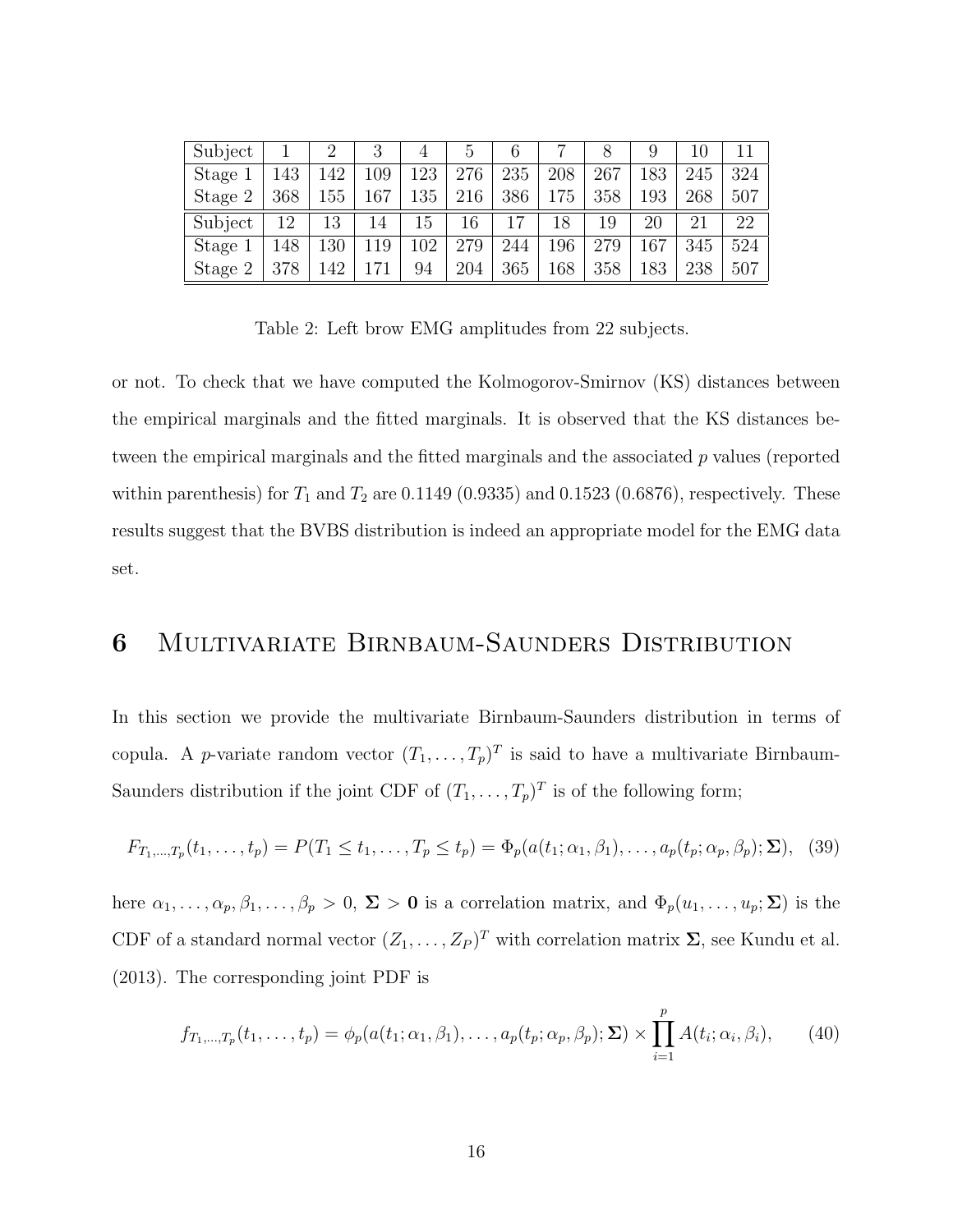where  $\phi_p(u_1, \ldots, u_p; \Sigma)$  is the standard multivariate normal PDF with correlation matrix  $\Sigma$ , i.e.,

$$
\phi_p(u_1,\ldots,u_p;\Sigma) = \frac{1}{(2\pi)^{\frac{p}{2}}|\Sigma|^{\frac{1}{2}}} \exp\left\{-\mathbf{u}^T\Sigma^{-1}\mathbf{u}\right\}.
$$
 (41)

It is immediate that (39) can be written as

$$
F_{T_1,...,T_p} = C_G^p(F_{T_1}(t_1; \alpha_1, \beta_1), \dots, F_{T_p}(t_p; \alpha_p, \beta_p); \Sigma),
$$
\n(42)

here  $C_G^p(u_1, \ldots, u_p; \Sigma)$  is the *p*-variate Gaussian copula defined as follows;

$$
C_G^p(u_1,\ldots,u_p;\Sigma) = \Phi_p(\Phi^{-1}(u_1),\ldots,\Phi^{-1}(u_p);\Sigma). \tag{43}
$$

Similarly, (40) can be written as

$$
f_{T_1,...,T_p}(t_1,...,t_p) = c_G^p(F_{T_1}(t_1;\alpha_1,\beta_1),...,F_{T_p}(t_p;\alpha_p,\beta_p); \Sigma) \prod_{i=1}^p F_{T_i}(t_i;\alpha_i,\beta_i),
$$
 (44)

here  $c_G^p(u_1, \ldots, u_p; \Sigma)$  is the *p*-variate Gaussian copula density and it is defined as

$$
c_G^p(u_1,\ldots,u_p;\Sigma) = \frac{\partial^p}{\partial u_1,\ldots,\partial u_p} C_G^p(u_1,\ldots,u_p;\Sigma) = \frac{\phi_p(\Phi^{-1}(u_1),\ldots,\Phi^{-1}(u_p);\Sigma)}{\phi(\Phi^{-1}(u_1))\ldots\phi(\Phi^{-1}(u_p))}.
$$
 (45)

It is possible to explore different dependence properties of the multivariate Birnbaum-Saunders distribution using the above copula structure. We just provide one important result for the multivariate dependence property of the multivariate Birnbaum-Saunders distribution.

To establish the result we use the following standard notation. For any two real numbers  $a$ and b, let  $a \vee b = \min\{a, b\}$  and  $a \wedge b = \max\{a, b\}$ . For  $\boldsymbol{x} = (x_1, \dots, x_p)^T$  and  $\boldsymbol{y} = (y_1, \dots, y_p)^T$ , let  $\boldsymbol{x} \vee \boldsymbol{y} = (x_1 \vee y_1, \dots, x_p \vee y_p)^T$  and  $\boldsymbol{x} \wedge \boldsymbol{y} = (x_1 \wedge y_1, \dots, x_p \wedge y_p)^T$ . Then, a function  $g: \mathbb{R}^p \to \mathbb{R}^+$  is said to be MTP<sub>2</sub> (multivariate total positivity of order two), in the sense of Karlin and Rinott (1980), if  $g(x)g(y) \leq g(x \wedge y)g(x \vee y)$ . We then have the following result for the multivariate Gaussian copula.

RESULT 10: If all the off-diagonal elements of  $\Sigma^{-1}$  are less than or equal to zero, then the multivariate Gaussian copula density as defined in  $(45)$  has  $MTP<sub>2</sub>$  property.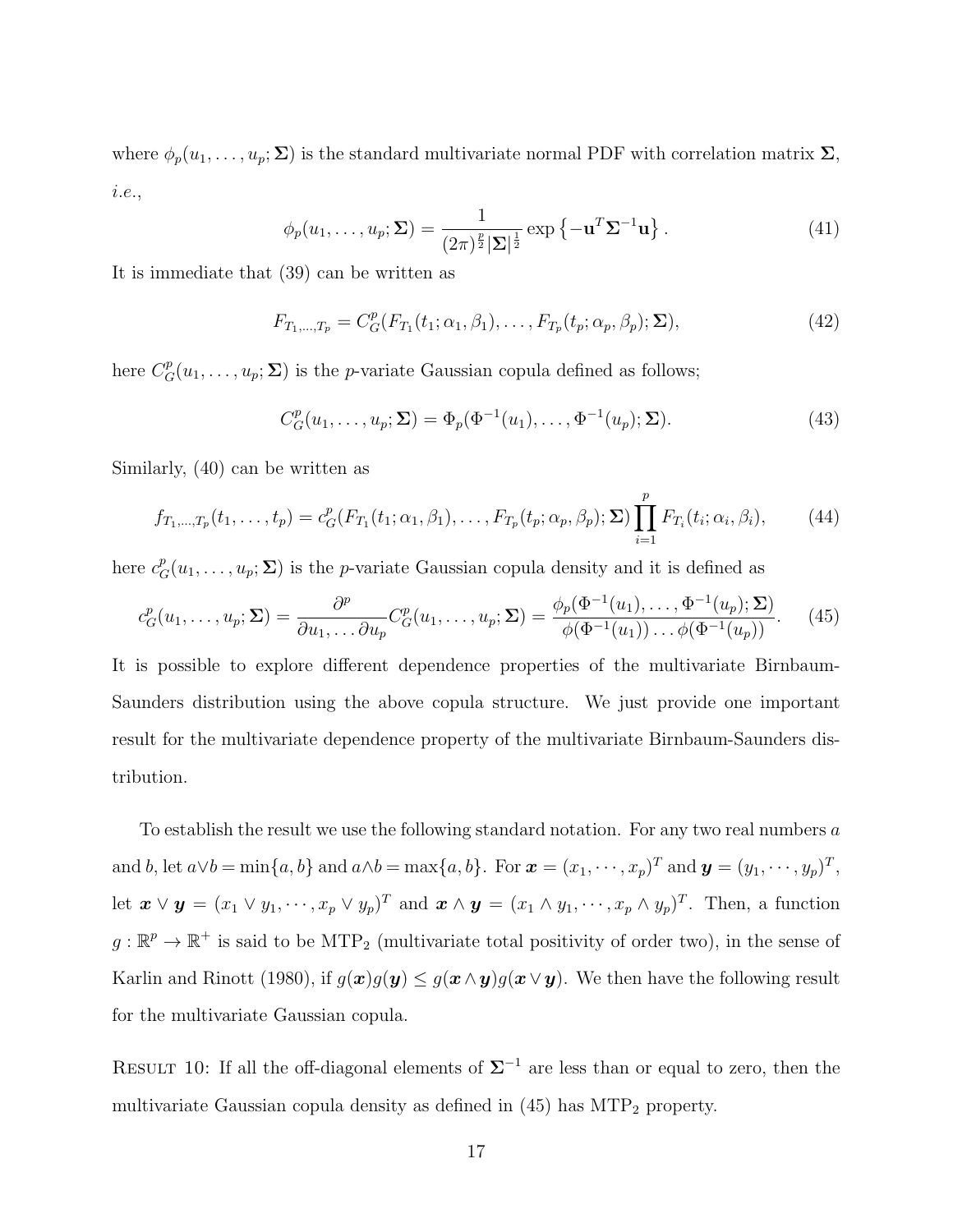PROOF: To prove that  $(45)$  has the MTP<sub>2</sub> property, we need to show

$$
c_G^p(\boldsymbol{u}_1;\boldsymbol{\Sigma})c_G^p(\boldsymbol{u}_2;\boldsymbol{\Sigma}) \leq c_G^p(\boldsymbol{u}_1 \wedge \boldsymbol{u}_2;\boldsymbol{\Sigma})c_G^p(\boldsymbol{u}_1 \vee \boldsymbol{u}_2;\boldsymbol{\Sigma}),
$$
\n(46)

where  $u_i = (u_{i1}, \ldots, u_{ip})^T$ , for  $i = 1,2$ . Observe that to prove (46), it is sufficient to show that

$$
\boldsymbol{x}_1^T \boldsymbol{\Sigma}^{-1} \boldsymbol{x}_1 + \boldsymbol{x}_2^T \boldsymbol{\Sigma}^{-1} \boldsymbol{x}_2 \geq (\boldsymbol{x}_1 \vee \boldsymbol{x}_2)^T \boldsymbol{\Sigma}^{-1} (\boldsymbol{x}_1 \vee \boldsymbol{x}_2) + (\boldsymbol{x}_1 \wedge \boldsymbol{x}_2)^T \boldsymbol{\Sigma}^{-1} (\boldsymbol{x}_1 \wedge \boldsymbol{x}_2), \qquad (47)
$$

where  $\boldsymbol{x}_i = (x_{i1}, \dots, x_{ip})^T$ , for  $i = 1, 2$ , and

$$
x_{ij} = \Phi^{-1}(u_{ij}), \quad i = 1, 2, \quad j = 1, \cdots, p.
$$

If the elements of  $\Sigma^{-1}$  are denoted by  $((\sigma^{kj}))$ , for  $k, j = 1, \dots, p$ , then proving (47) is equivalent to showing

$$
\sum_{\substack{k,j=1 \ k \neq j}}^{p} (x_{1k}x_{1j} + x_{2k}x_{2j})\sigma^{kj} \ge \sum_{\substack{k,j=1 \ k \neq j}}^{p} ((x_{1k} \wedge x_{2k})(x_{1j} \wedge x_{2j}) + (x_{1k} \vee x_{2k})(x_{1j} \vee x_{2j}))\sigma^{kj}.
$$
 (48)

For all  $k, j = 1, \cdots, p$ ,

$$
x_{1k}x_{1j} + x_{2k}x_{2j} \le (x_{1k} \wedge x_{2k})(x_{1j} \wedge x_{2j}) + (x_{1k} \vee x_{2k})(x_{1j} \vee x_{2j}),
$$

which can be easily shown by taking any ordering of  $x_{1k}, x_{1j}, x_{2k}, x_{2j}$ . Now, the result follows since  $\sigma^{kj} \leq 0$ . П

Therefore, using the copula property of the MTP2, we immediately have the following result;

RESULT 11: If  $(T_1, \ldots, T_p)^T$  has multivariate Birnbaum-Saunders distribution with parameters  $\alpha_1, \ldots, \alpha_p, \beta_1, \ldots, \beta_p$ , and  $\Sigma$ . If all the elements of  $\Sigma^{-1}$  are less than equal to zero, then  $(T_1, \ldots, T_p)^T$  has the MTP<sub>2</sub> property.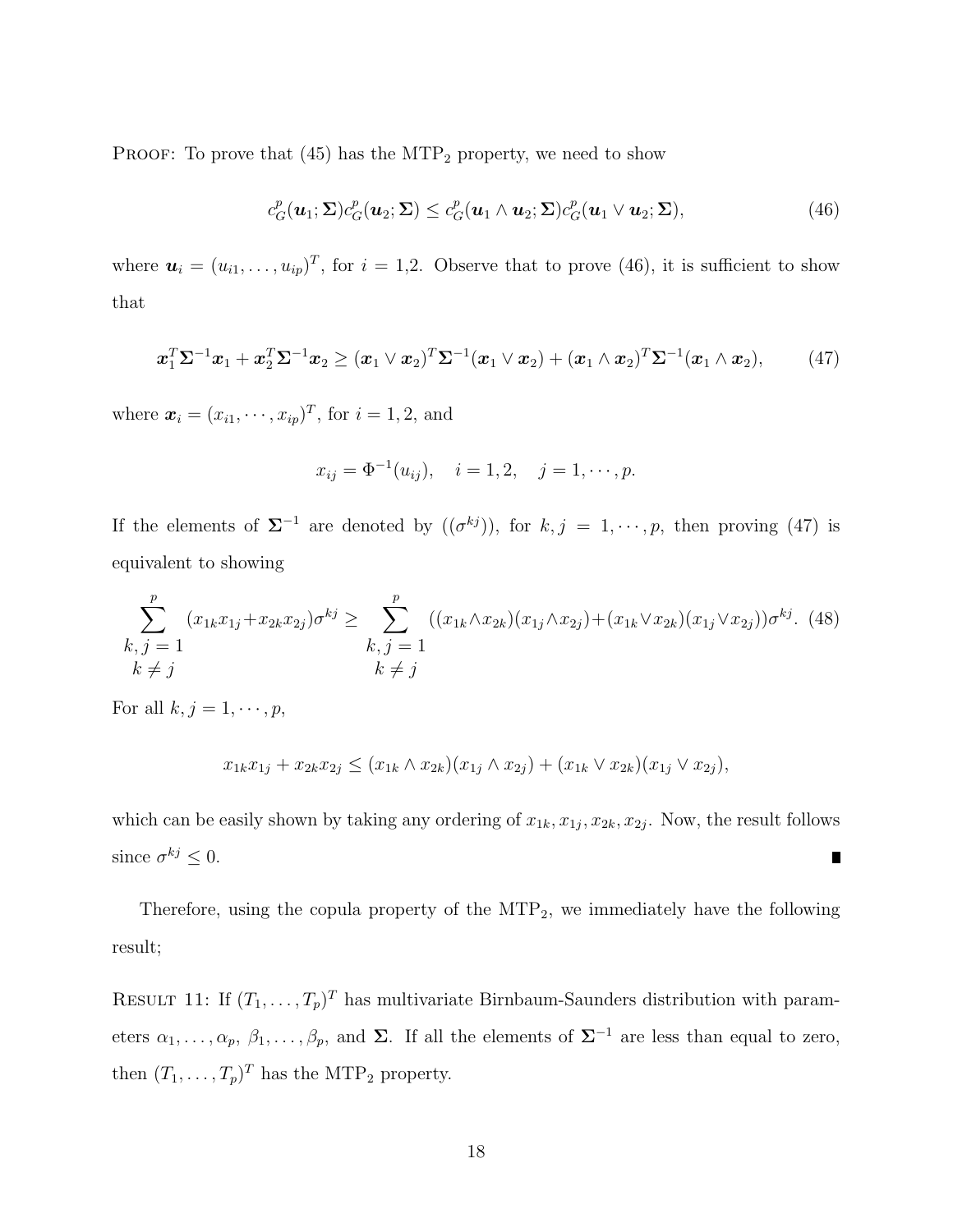### 7 Conclusions

In this paper we have considered the bivariate Birnbaum-Saunders distribution and studied its different reliability and dependence properties. It is observed that the bivariate Birnbaum-Saunders distribution can be obtained using a Gaussian copula and therefore, several copula results can be easily transformed to the present model. We have provided a more general TP<sub>2</sub> result using the copula property. Two stage estimators are proposed which can be obtained quite easily and their asymptotic distribution has been established. By extensive simulation studies it is observed that the two-stage estimators behave quite similarly as the MLEs, and therefore they can be used quite effectively in place of MLEs to avoid high dimensional optimization problem. Moreover, the bivariate Gaussian copula has been generalized to the multivariate case also, and multivariate total positivity of order two result has been established. It should be mentioned that several other properties and the inferential issues can be developed using the copula structure. More work is needed in that direction.

### Acknowledgements:

The authors would like to thank the referees for their constructive suggestions.

### References

- [1] Akman, O. and Gupta, R.C. (1992), "A comparison of various estimators of an inverse Gaussian distribution", Journal of Statistical Computation and Simulation, vol. 40, 71 - 81.
- [2] Aarset, M.V. (1987), "How to identify a bathtub shaped hazard rate?", IEEE Transactions on Reliability, vol. 36, 106–108.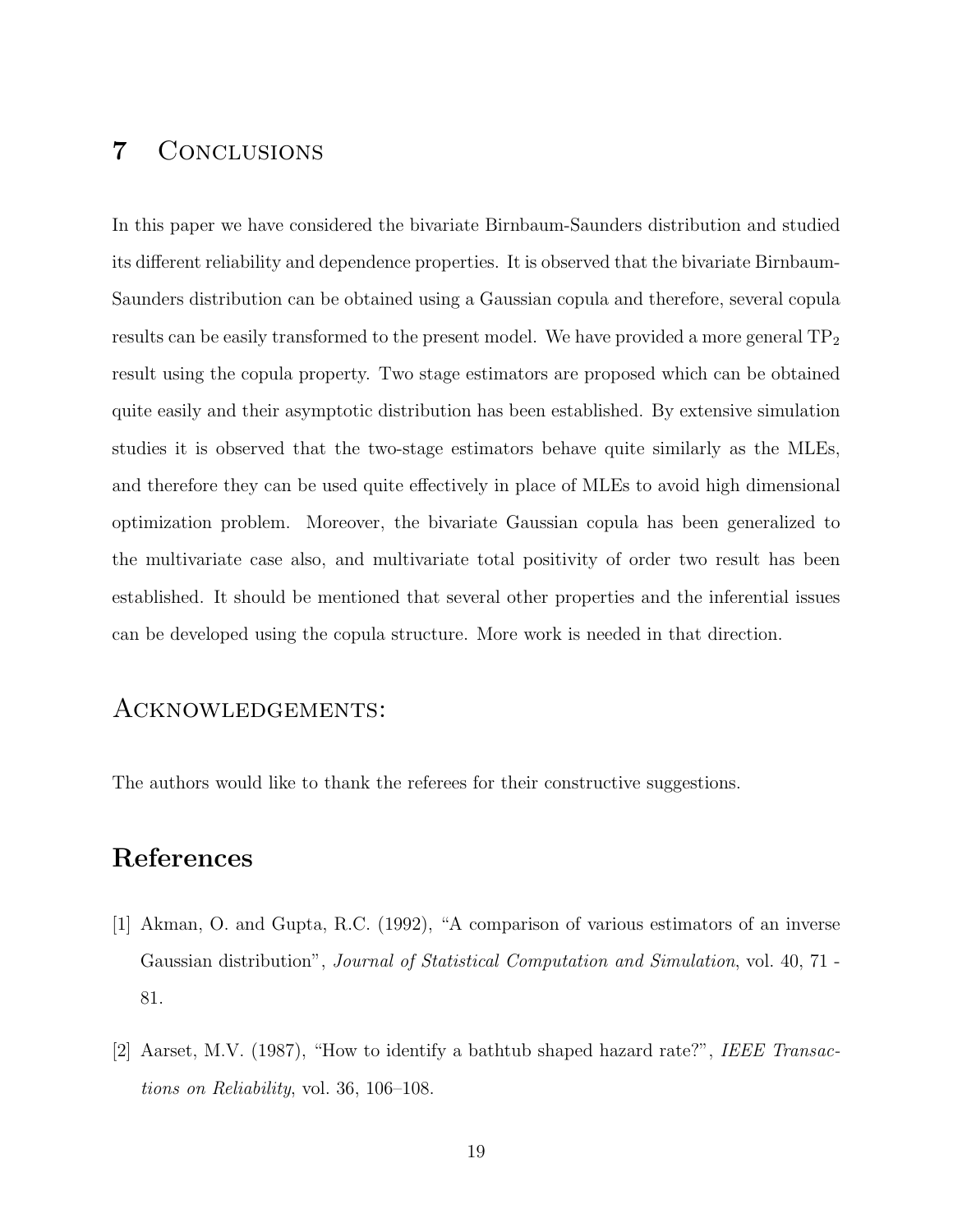- [3] Birnbaum, Z.W., Saunders, S.C. (1969), "A new family of life distributions", Journal of Applied Probability, vol. 6, 319–327.
- [4] Bjerkedal, T. (1960). "Acquisition of resistance in guinea pigs infected with different doses of virulent tubercle bacilli", American Journal of Hygiene, vol. 72, 130-148.
- [5] Chang, D.S. and Tang, L.C. (1993), "Reliability bounds and critical time for the Birnbaum-Saunders distribution", IEEE Transactions on Reliability, vol. 42, 464 - 469.
- [6] Chang, D.S. and Tang, L.C. (1994), "Parametric bounds and tolerance limits for the Birnbaum-Saunders distribution", Communications in Statistics - Theory and Methods, vol. 23, 2853 - 2863.
- [7] Chhikara, R.S. and Folks, J.L. (1989), The inverse Gaussian distribution, Marcel and Dekker, New York.
- [8] Davis, C. (2002), Statistical methods for the analysis of repeated measures, Springer, New York.
- [9] Desmond, A.F. and Yang, Z. (1995), "Shortest prediction intervals for Birnbaum-Saunders distribution", Communications in Statistics - Theory and Methods, vol. 24, 1383 - 1401..
- [10] Efron, B. (1988), "Logistic regression, survival analysis and the Kaplan Meier curve", Journal of the American Statistical Association, vol. 83, 414 - 425.
- [11] Englehardt, M., Bain, L.J. and Wright, F.T. (1981), "Inferences based on the parameters of the Birnbaum-Saunders fatigue life distribution based on maximum likelihood estimation", Technometrics, vol. 23, 3, 251 - 256.
- [12] Gupta, R.C. and Akman, O. (1995), "On the reliability studies of a weighted inverse Gaussian model", Journal of Statistical Planning and Inference, vol. 48, 69 - 83.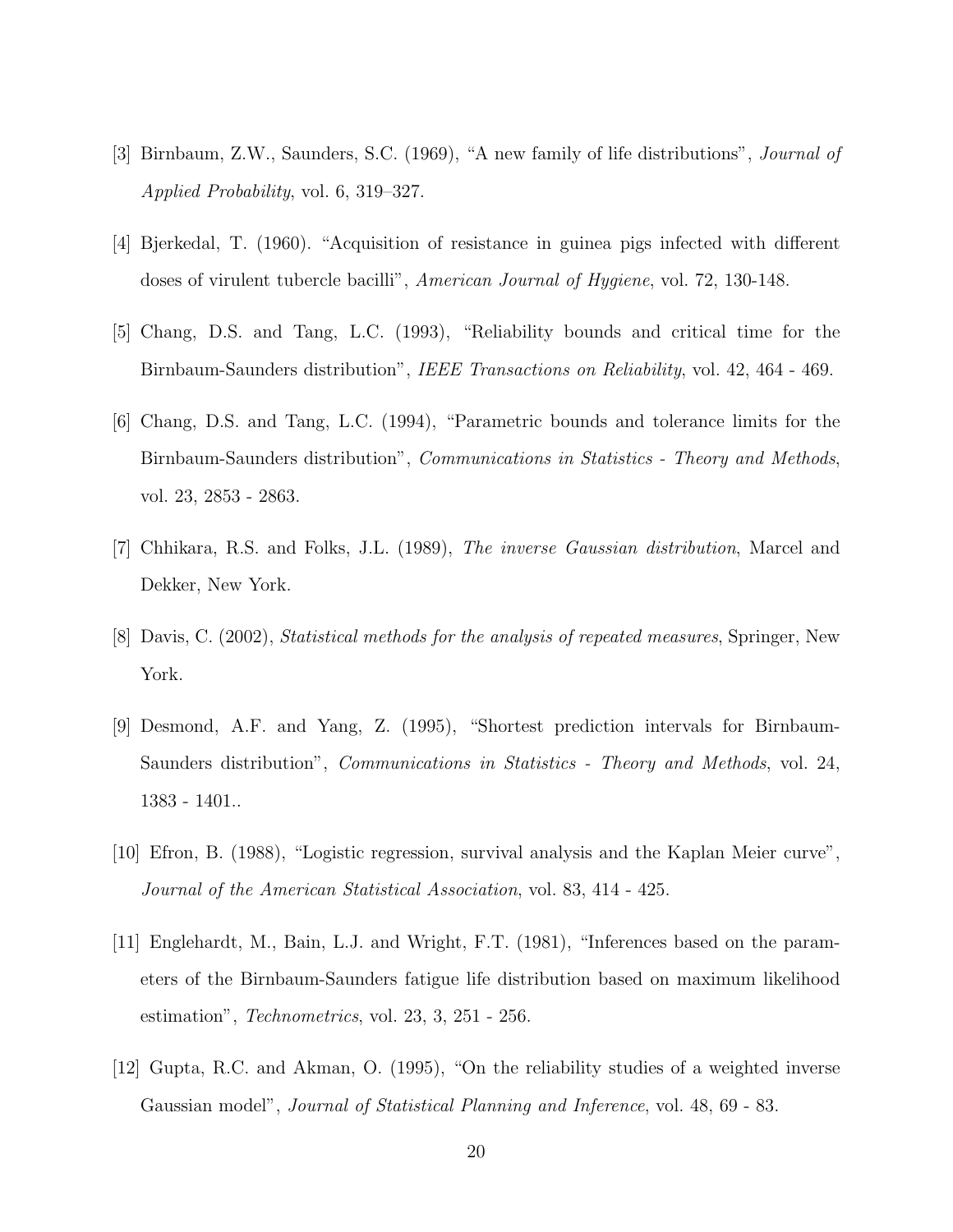- [13] Gupta, R.C. and Akman, O. (1997), "Estimation of critical points in the mixture inverse Gaussian model", Statistical Papers, vol. 38, 445 452.
- [14] Gupta, R. C., Kannan, N. and RayChoudhuri, A. (1997), "Analysis of log-normal survival data", Mathematical Biosciences, vol. 139, 103-115.
- [15] Jorgensen, B (1987), "Some properties of the exponential dispersion model", Journal of the Royal Statistical Society, Ser. B., vol. 49. 127 - 162.
- [16] Jorgensen, B., Seshadri, V. and Whitmore, G.A. (1991), "On the mixture of the inverse Gaussian distribution with its complementary reciprocal", Scandinavian Journal of Statistics, vol. 18, 77 - 89.
- [17] Karlin, S. and Rinott, Y. (1980). "Classes of orderings of measures and related correlation inequalities. I. Multivariate totally positive distributions", Journal of Multivariate Analysis, vol. 10, 467–498.
- [18] Kundu, D., Balakrishnan, N. and Jamalizadeh, A. (2010), "Bivariate Birnbaum- Saunders distribution and its associated inference", *Journal of Multivariate Analysis*, vol. 101, 113 - 125.
- [19] Kundu, D., Balakrishnan, N. and Jamalizadeh, A. (2013), "Multivariate Birnbaum-Saunders distribution; Properties, inference and a generalization", *Journal of Multivari*ate Analysis, vol. 116, 230 - 244.
- [20] Kundu, D., Kannan, N., Balakrishnan, N. (2008), "On the hazard function of Birnbaum-Saunders distribution and associated inference", *Computational Statistics*  $\mathcal{C}$  Data Analysis, vol. 52, 2692–2702.
- [21] Meyer, C. (2009), "The bivariate normal copula", arXiv:0912.2816[math.PR].